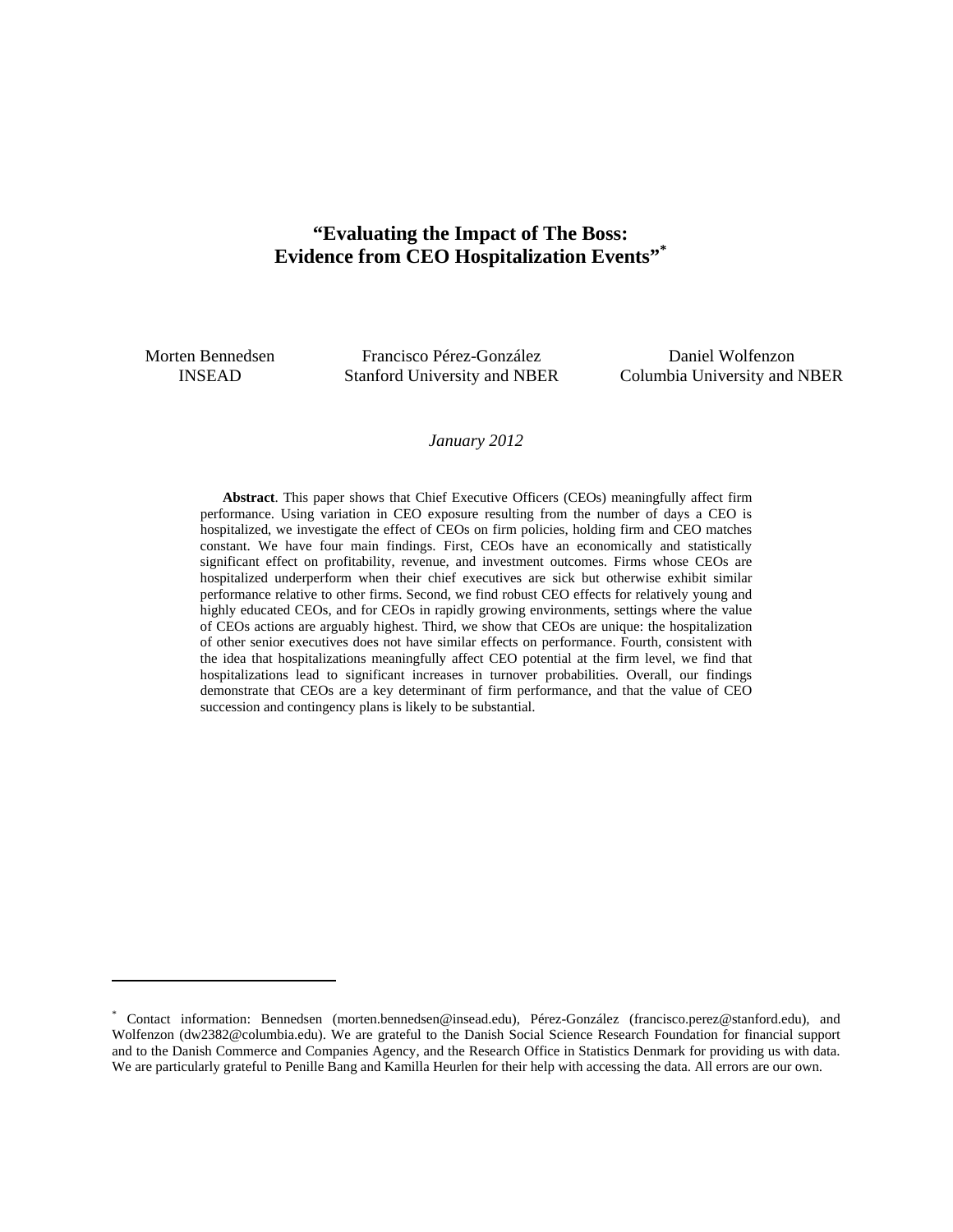This paper uses variation in firms' chief executive officer (CEO) exposure resulting from the number of days he or she is hospitalized to examine the effect of CEOs on firm performance. The basic premise of this empirical test is that hospitalizations affect managers' ability to perform their jobs as they are physically away from the office or convalescent from a medical condition. Econometrically, this test is attractive because it allows us to assess how firm outcomes change as firms' exposure to its CEO varies, holding a firm and CEO match constant.

To investigate this issue empirically we use firm, CEO, and hospitalization data from 8,798 Danish firms from 1995 to 2007. Denmark provides a near-ideal setting to study these issues for four reasons. First, reliable financial information is available for the universe of limited liability firms. Second, firms are required to report the name of their CEOs to government agencies. Third and crucial for this study, detailed information about individual hospitalizations is available from the National Patient Registry, and such data can be matched with CEO and firm records. Lastly, given that 95% of hospital spending in the country is financed through general government expenditures, this setting mitigates concerns that CEO hospitalizations may affect performance directly as a result of increased medical bills.<sup>1</sup>

Using these data our main findings are four:

First, CEOs have an economically and statistically large effect on firm performance. Firms underperform when their chief executives are hospitalized but otherwise exhibit similar performance relative to other firms. Our results indicate that 10 day hospital stay reduces firm operating profitability by 4%. We show that the results are unlikely to be driven by selection: using the fraction of lengthy hospital stays per medical condition for the entire country as an instrumental variable we show that extended CEO hospitalizations lead to lower operating results. Beyond profitability, we also report economically and statistically significant CEO effects on firms' sales, assets and investment, bolstering the case that CEOs provide meaningful services to their organizations.

 Second, CEOs are unique. By replicating the same tests for non-CEO senior managers, we are able to provide a useful counterfactual of the effect of CEOs on firm performance. Interestingly, we are unable to detect significant effects of non-CEO hospitalizations on any of the variables of

<sup>&</sup>lt;sup>1</sup> Source: stats.oecd.org based on data from 2005 to 2009.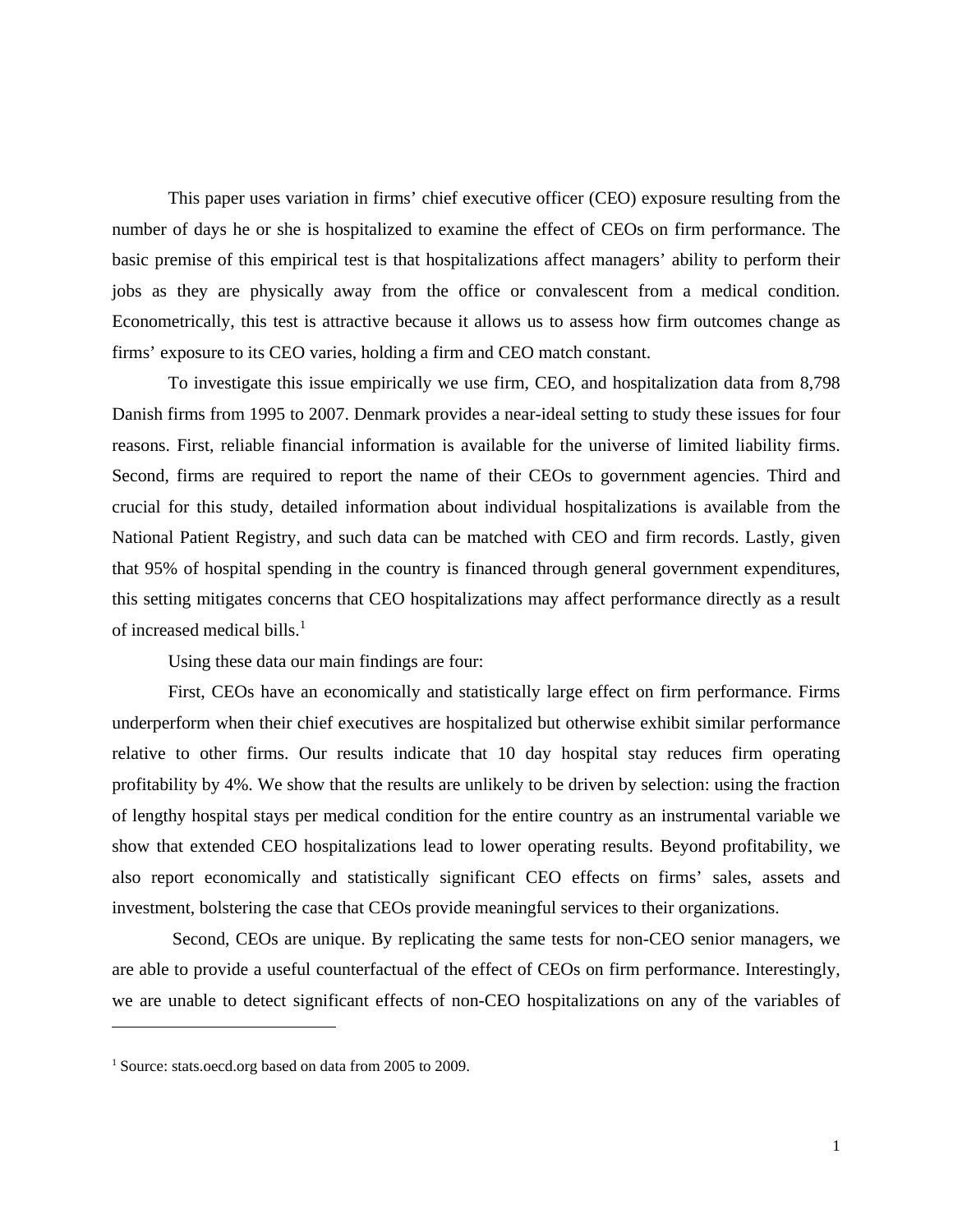interest. These results highlight the importance of CEOs relative to other senior employees, and provide an empirical justification for the attention that chief executive officers receive both in the media and in the academic literature.<sup>2</sup>

Third, we show that CEO effects are robustly significant in settings where the value of managerial discretion is arguably highest. In particular, rapidly growing environments –at the firm or industry level– exhibit significant CEO effects on firm profitability, firm sales and investment. Interestingly, we show that in settings with relatively unattractive investment opportunities, CEO hospitalizations significantly hurt profitability but do not systematically affect revenue or investment policy. These latter results suggest that CEO actions in low growth industries are potentially more influential in reducing costs than in expanding operations. We also report consistent effects for firms that are led by relatively young, college educated, and intermediate-tenure CEOs.

Fourth, hospitalized CEOs are more likely to be replaced than their peers. A 10 day hospital stay increases the probability that a CEO is subsequently replaced by 15%. CEO turnover events are a *revealed preference* test of the basic tenet of this paper. Namely, if CEO hospitalizations undermine the productive potential of managers, then the Board of Directors should act on this information and replace them, which is consistent with the results.

Despite the sharp effect of hospitalizations on managerial turnover, we show that the hospitalization results presented in this paper are not driven by those firms that replace their CEOs: we replicate the effects of CEO hospitalizations in the subsample of firms that does not experience managerial turnover.

Taken together, our results demonstrate that CEOs are valuable for the organizations they lead. As such, the evidence is consistent with a growing line of research in economics and finance that stresses the unique contribution of managers, and of management practices to firm outcomes (Bertrand and Schoar (2003), Pérez-González (2006), Bennedsen, Nielsen, Pérez-González, and Wolfenzon (2007), Bennedsen, Pérez-González, and Wolfenzon (2010), Bloom and Van Reenen (2007), and Bloom et al. (2011), among others).

 $2$  For a recent survey, see Bertand (2009).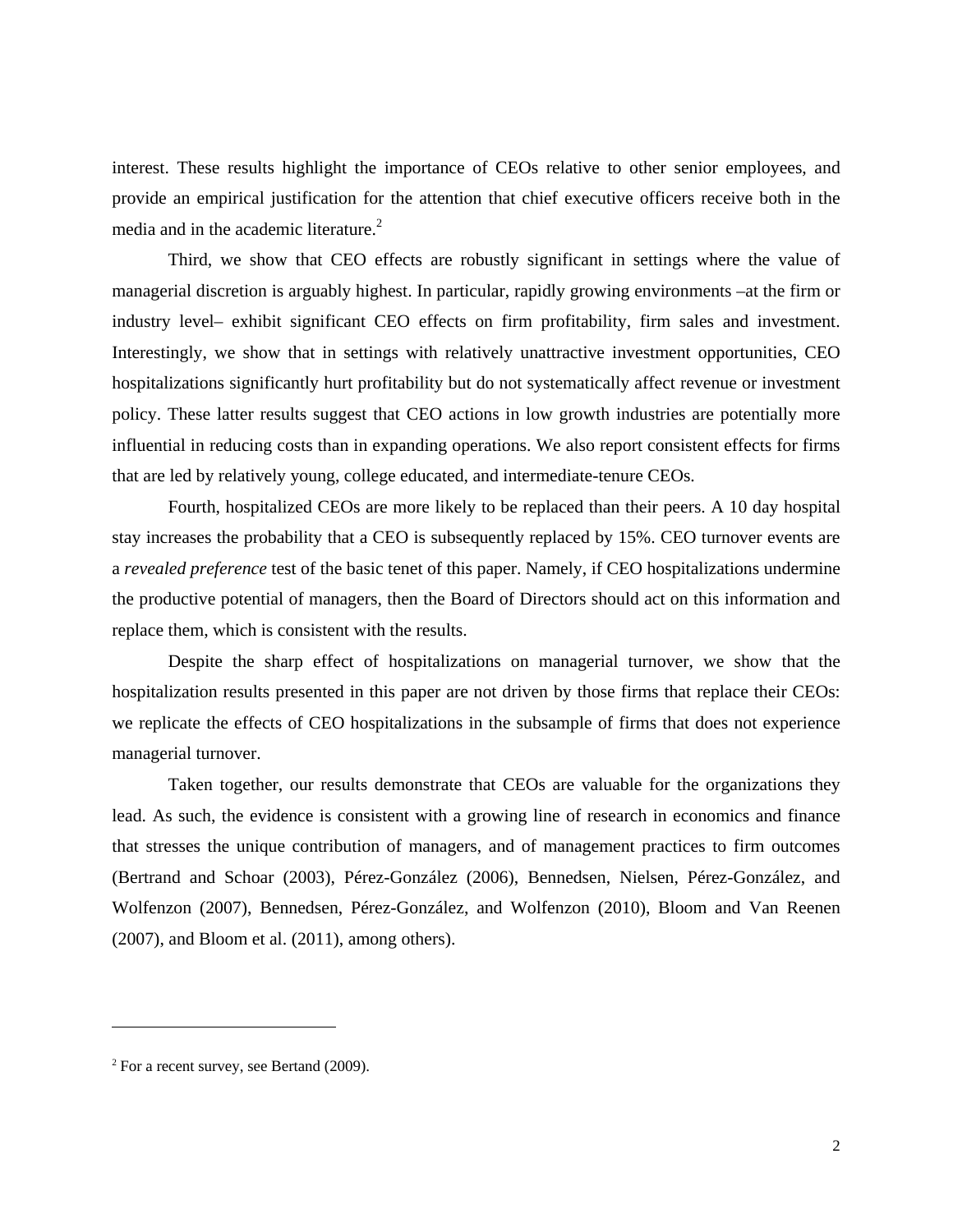Our results extend this literature in several important dimensions:

First, we provide an estimate of the value of CEOs using firm and CEO fixed effects. These empirical specifications allow us to isolate the empirical consequences of shifting CEO's *effort* or effective supply, holding constant the firms' demand for his or her services. As a result, we are able to overcome an important inference concern that affects existing studies using managerial fixed effects as proxies for CEO traits. Namely, that managerial fixed effects are the result of endogenous decisions that capture both demand and supply forces (Fee, Hadlock, and Pierce  $(2010)$ ).<sup>3</sup> Our results, however, provide empirical support to the view that managerial fixed effects are not entirely driven by demand forces. This result is important as a growing literature in finance uses managerial fixed effects as key determinants for a long array of corporate policies (Bertrand and Schoar (2003), Frank and Goyal (2007), Graham, Li, and Qiu (2011), among others).

Second, we provide an estimate of the value of CEOs using a relatively continuous, and representative variable capturing CEO shocks. Previous studies in this literature have often emphasized dichotomous variables such as CEO deaths (Johnson et al (1985), Bennedsen et al. (2010), Fee, Hadlock, and Pierce (2010), among others)), which tend to occur rarely, and disproportionally in older firms, with older CEOs. In our sample, CEO deaths occur in only 0.2% of the firm-year observations while CEO hospitalizations occur in 6.5% of them. In consequence, our results are more likely to be representative of the relevant CEO effects on the average firm in the economy. Furthermore, our empirical strategy allows us to assess the magnitude of the shock needed to affect performance. Empirically, we show significant effects for firms whose CEOs are hospitalized for five or more days, and insignificant effects for shorter hospitalizations.

Third, our results provide novel insights on the value of CEO succession and contingency plans. Our analysis documents both the settings in which CEO hospitalizations robustly affect firm performance, as well as, the specific policies that those contingency plans may target. For example, the evidence shows that CEOs systematically influence firm outcomes when they are young or when the firm is in high growth environments, suggesting that succession plans may be particularly

<sup>&</sup>lt;sup>3</sup> For example, a CEO with a history of intensively using leverage (large leverage fixed effect) may be hired by another firm precisely because he or she had experience with managing debt. As a result, it is difficult to separate whether CEO fixed effects reflect the style of the CEO (a supply trait), the desired policies that the Board of Directors wanted to implement (demand), or both.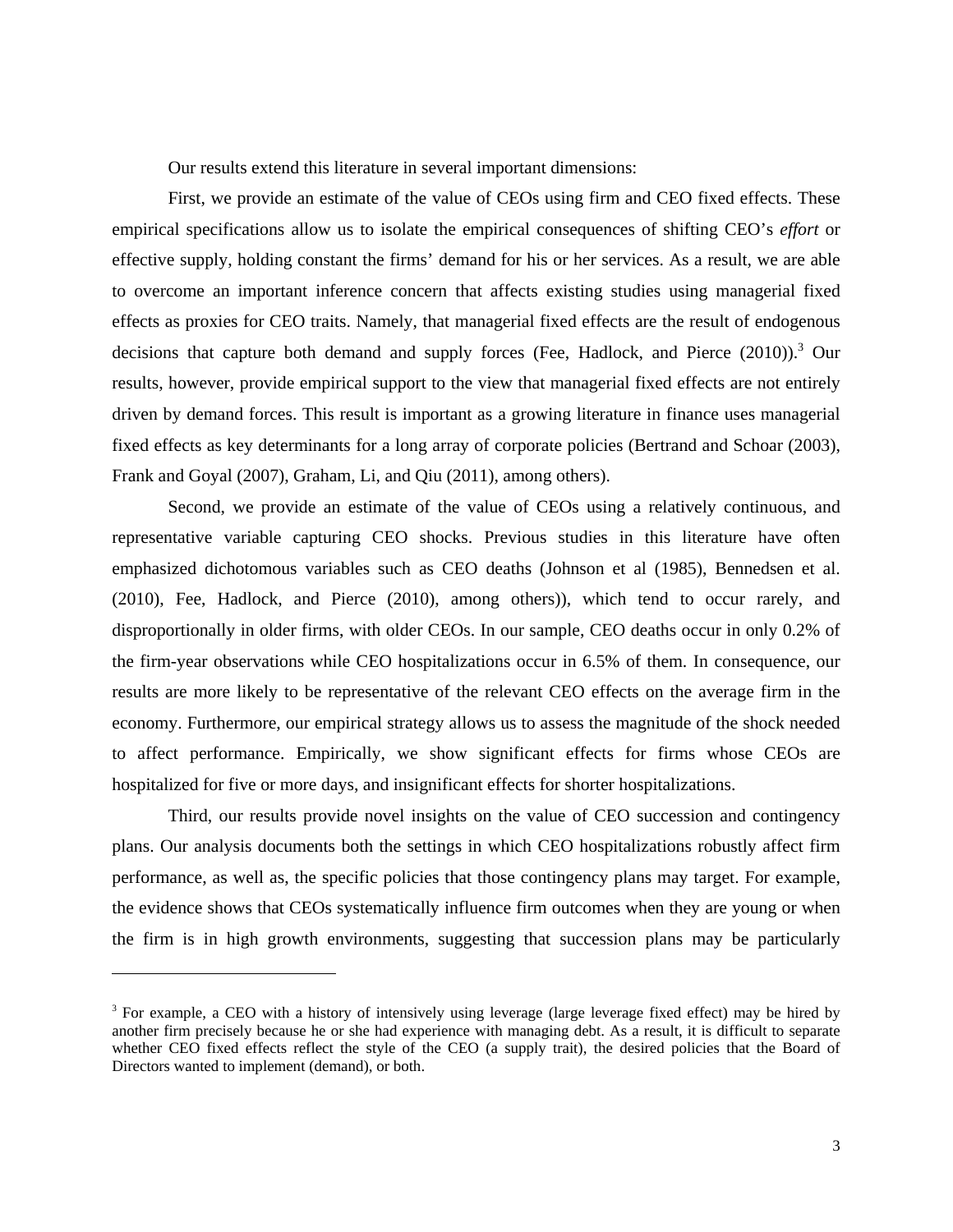valuable in those settings. Similarly, the results show that introducing policies to shield cost cutting initiatives may be crucial for firms operating in low growth environments. Lastly, by failing to report significant results for non-CEO senior executives, this paper stresses the importance of contingency plans for chief executive officers.

Finally, we contribute to the CEO turnover literature by providing systematic and countrywide evidence that CEOs hospitalization, even relatively short hospital stays, lead to drastic increases in the probability of observing a CEO turnover event. We show these effects after controlling for a set of variables that capture both firm and industry conditions.<sup>4</sup>

The rest of the paper is organized as follows. Section I describes the data. Section II examines the impact of CEO hospitalizations on performance. Section IIII tests for the uniqueness of the value of CEOs. Section IV, assesses the cross-sectional determinants of CEO effects, and the impact of CEO hospitalizations on turnover events. Section V concludes.

## *I. Data and Summary Statistics*

## *A. Data Sources*

 $\overline{a}$ 

To analyze the impact of CEO hospitalization on firm performance, we use the following firm and individual data sources:

1. **Firm financial information**. Financial data are from *Købmandsstandens Oplysningsbureau* (KOB) and the *Statistical Business Register* (SBR) at Statistics Denmark.

KOB is a dataset assembled by a private data provider that collects financial statement and management information from financial reports that all limited liability firms in Denmark are required to file to the Ministry of Economics and Business Affairs. Firms are required to disclose the value of total assets, as well as the value of their operating and net income. While most of the firms in KOB are privately held, firm financials are audited by external accountants, in compliance with Danish corporate law. Critically for our purposes, KOB includes the unique firm-level identifier, the CVR number, issued by the Danish Commerce and Companies Agency, which serves as firm

<sup>4</sup> For related turnover studies, see Weisbach (1988), Parrino, (1997), Huson et al. (2001), and Jenter and Kanaan (2010), among others.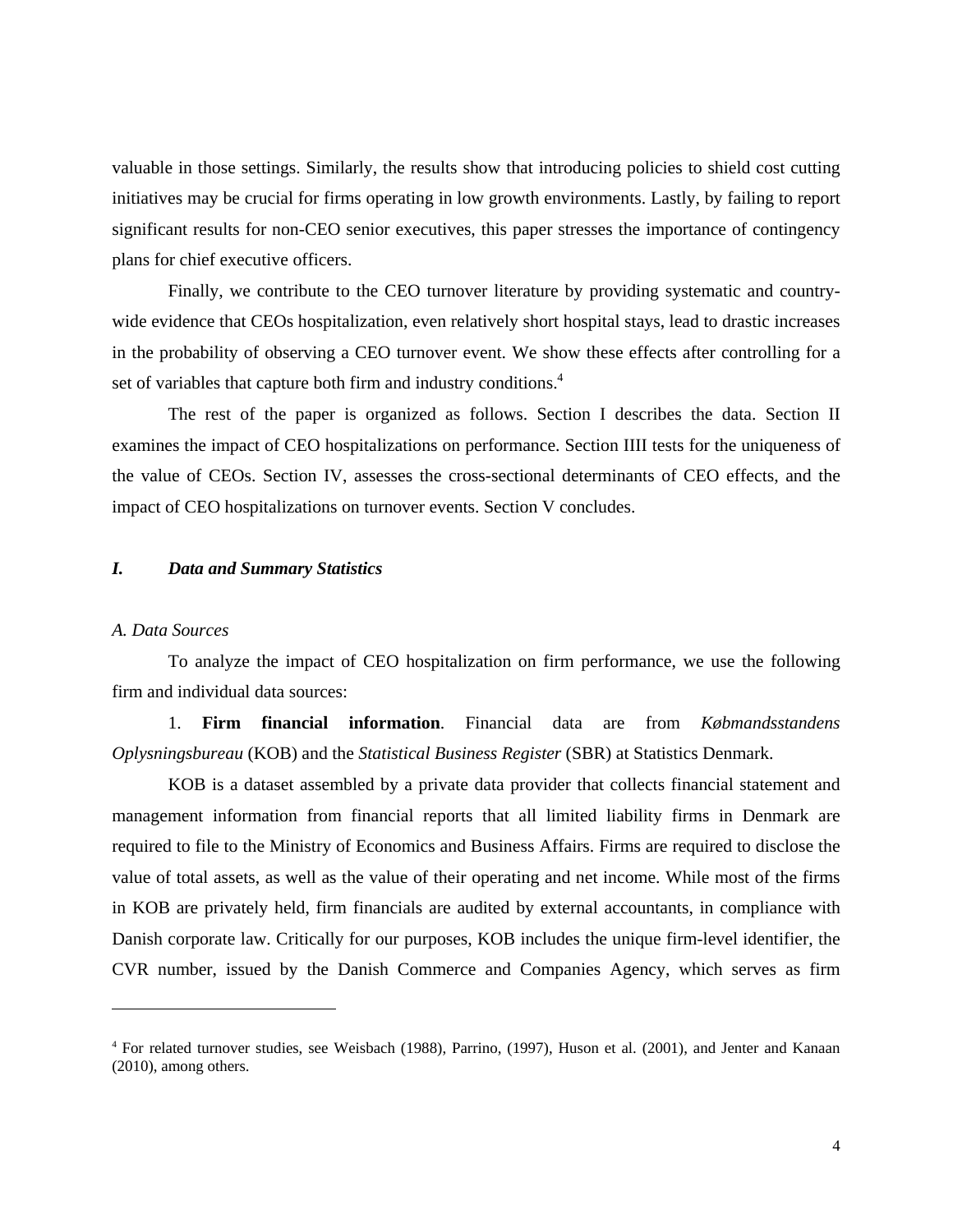identifier in all interaction with the Danish authorities. The CVR numbers allow us to match KOB data with other data sources.

We supplement KOB's financial information with revenue and employment information from the SBR, which is assembled by Statistics Denmark, a Danish government entity under the Ministry of Economic and Business Affairs that is responsible for data collection and record keeping for a large number of economic variables. Furthermore, merging KOB and SBR data allows us to focus on those limited ability firms with actual employment and sales records, and exclude from the tests shell companies that are otherwise difficult to identify using KOB financials alone.

2. **Management data**. To identify the firms' CEOs we rely on three data sources: (a) KOB, (b) Erhvervs- og Selskabsstyrelsen (ES), a dataset assembled by the Danish Commerce and Companies Agency, and (c) employment information from the Integreret Database of Arbejdsmarkedsforskning (IDA) at Statistics Denmark.

KOB reports the names of firms' top executives but does not contain individual identifiers. To be able to merge the names reported in KOB with other data sources, we use ES, which contains the Danish Personal Identification number (CPR) for all managers of limited liability firms. The CPR number is the Danish equivalent of the U.S. Social Security number. Under Danish corporate law, firms are required to file with ES any change in CEO positions within two weeks of its occurrence.

Lastly, we use IDA to verify that CEOs are indeed registered as employees in the reporting firms, as well as to obtain personal information about the firms' CEOs, such as their age and education levels. IDA reports the primary place of employment for each employee during the month of November of each calendar year.

3. **Hospitalization data**. Data on hospitalizations are from the National Patient Registry (NPR), at Statistics Denmark. NPR registers all public hospital interactions in the country and contains individual CPR identifiers, the duration of each hospital stay, and the primary medical condition of patients based on the classification of diseases of the World Health Organization.<sup>5</sup>

<sup>5</sup> http://www.who.int/classifications/icd/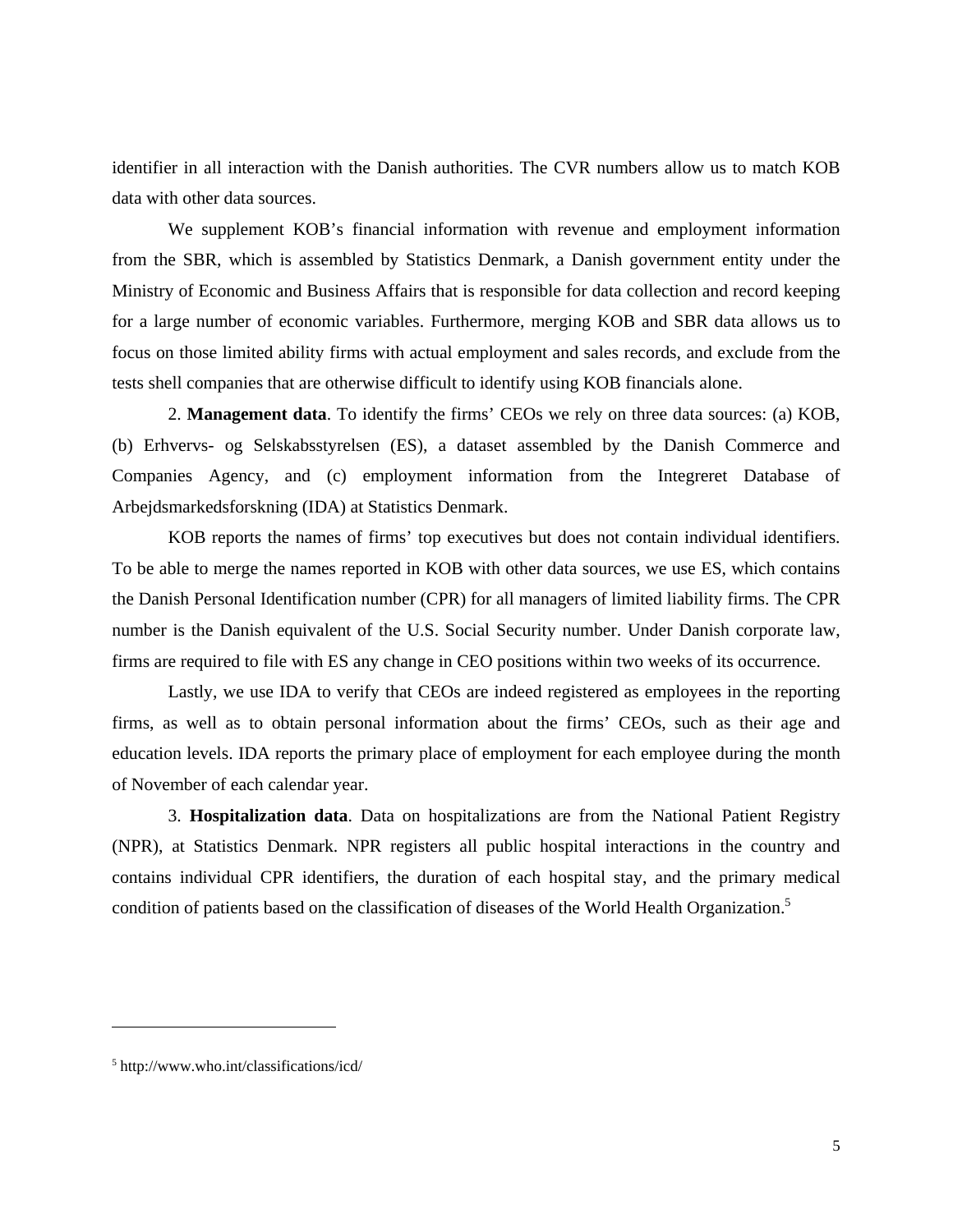### *B. Sample Selection*

KOB data are available for two types of limited liability firms: aktieselskab (A/S) and anpartsselskab (ApS). ApS corporations are smaller and likely to be informal in their organizational structure as they are not legally required to have a formal Board of Directors.<sup>6</sup> Because of our interest in the role of CEOs in large organizations, we focus on A/S firms. Given our reliance on multiple data sources, our analysis is constrained to the 1995 to 2007 period. As is standard in the literature, we focus on non-financial, non-utility, and non-government-owned entities. Lastly, to focus on the largest firms in Denmark, we require a minimum of (a) 20 or more employees, (b) USD \$5 million or more in assets, and (c) USD \$10 million or more in sales. We retain any firm that met all three requirements for at least one year during the 1995 to 2005 period.<sup>7</sup> We arrive at a final panel of 8,798 firms and 76,354 firm year observations.

## *C. Summary Statistics*

 $\overline{a}$ 

Table I shows summary statistics for the sample firms as a group (Column I), "event" firms (Column II), and "non-event" firms (Column III). Event firms are those whose CEO was hospitalized for at least one day during the sample period. Of the 8,798 firms in the sample, we classify 3,167 as event and 5,631 as non-event firms. Table I also reports the difference of means across groups (Column IV).

To assess firm performance in the absence of stock price information, we follow the CEO turnover literature in using operating return on assets (OROA) as a measure of performance.<sup>8</sup> OROA is a natural proxy for performance, as it compares the cash flows from operations to the value of assets, and is not distorted by capital structure decisions. The average OROA for event and non-event firms, respectively, is 9.5 and 9.3 percentage points. The difference across groups is not statistically significant at conventional levels.

<sup>&</sup>lt;sup>6</sup> A/S firms must have a minimum of DKK 500,000 in capitalization. The minimum for ApS firms is DKK 80,000. Neither of these organizational forms includes partnerships. For detailed information on the regulations governing limited liability firms in Denmark, the current Danish Company Act is available online at http://www.dcca.dk/.

<sup>&</sup>lt;sup>7</sup> Eliminating these size cutoffs does not affect the results of the paper.<br><sup>8</sup> Denis and Denis (1995); Huson, Malatesta, and Parrino (2004); Pérez-González (2006), Bennedsen et al (2007), and many others. Operating return on assets (OROA) is measured as the ratio of earnings before interest and taxes (EBIT) to the book value of total assets.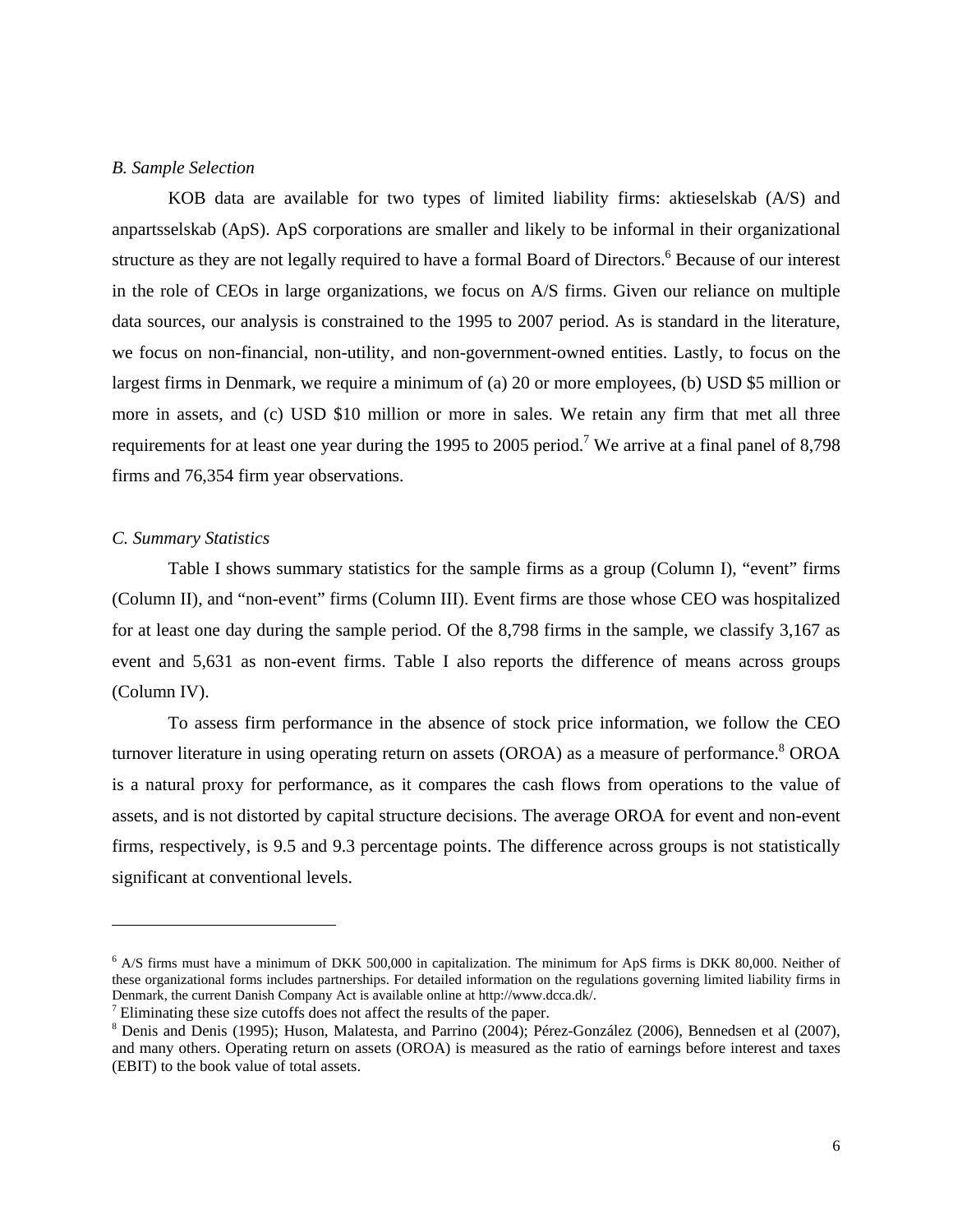We also report net income to assets, which is 5.7 percentage points for event firms and 5.5 for non-event firms; again, the difference across groups is insignificant. To explore whether event firms differ in terms of their industry patterns, we also show industry-adjusted OROA values, using their four-digit codes from the Classification of Economic Activities in the European Community (NACE). Industry-adjusted OROAs is indistinguishable from zero for both event and non-event firms, and for the resulting difference across groups.

The mean value of sales is 126 million Danish Kroner (2008 DKK values) for all sample firms, and we report comparable averages for both event and non-event firms.<sup>9</sup> Other measures of firm size, such as total assets or employment, also indicate that firms are comparable across groups. In addition, the average sales values (USD \$25 million) indicate that sample firms are medium-sized organizations, relative to the large publicly traded firms in COMPUSTAT.

Firm age reveals that event firms are significantly older than their non-event peers. Event firms have been in business for nearly 28 years on average while non-event firms have been active for close to 26 years. While this difference is relatively small (1.9 years), it is significant at the 1% level. We also report that an examination of CEO age unsurprisingly shows that event firms are managed by older CEOs (older CEOs are both more likely to be hospitalized and more likely to manage older firms). The average CEO age for firms in the sample is 50.9 years; however, it is 52.2 and 50.1 years for event and non-event firms respectively. The difference of 2.2 years is significant at the 1% level.

Table I also presents evidence that investment is higher for non-event firms. Average investment rate for event firms is 5%, compared to 5.5% for their non-event peers. The difference is statistically significant at the 1% level. Note that since Table I shows mean values for all the firm years of those event firms, this difference can potentially be the result of CEO hospitalization events, an issue we investigate later in the paper.

Lastly, in terms of the representativeness of the firms under examination, the share of the sample firms' employment relative to the aggregate employment of all A/S firms in 2000 in their respective industries was 70.4%. In other words, firms are likely to be representative of limited liability firms in Denmark.

<sup>&</sup>lt;sup>9</sup> The average DKK-USD exchange rate in 2008 was 0.1961. Source: www.statbank.dk.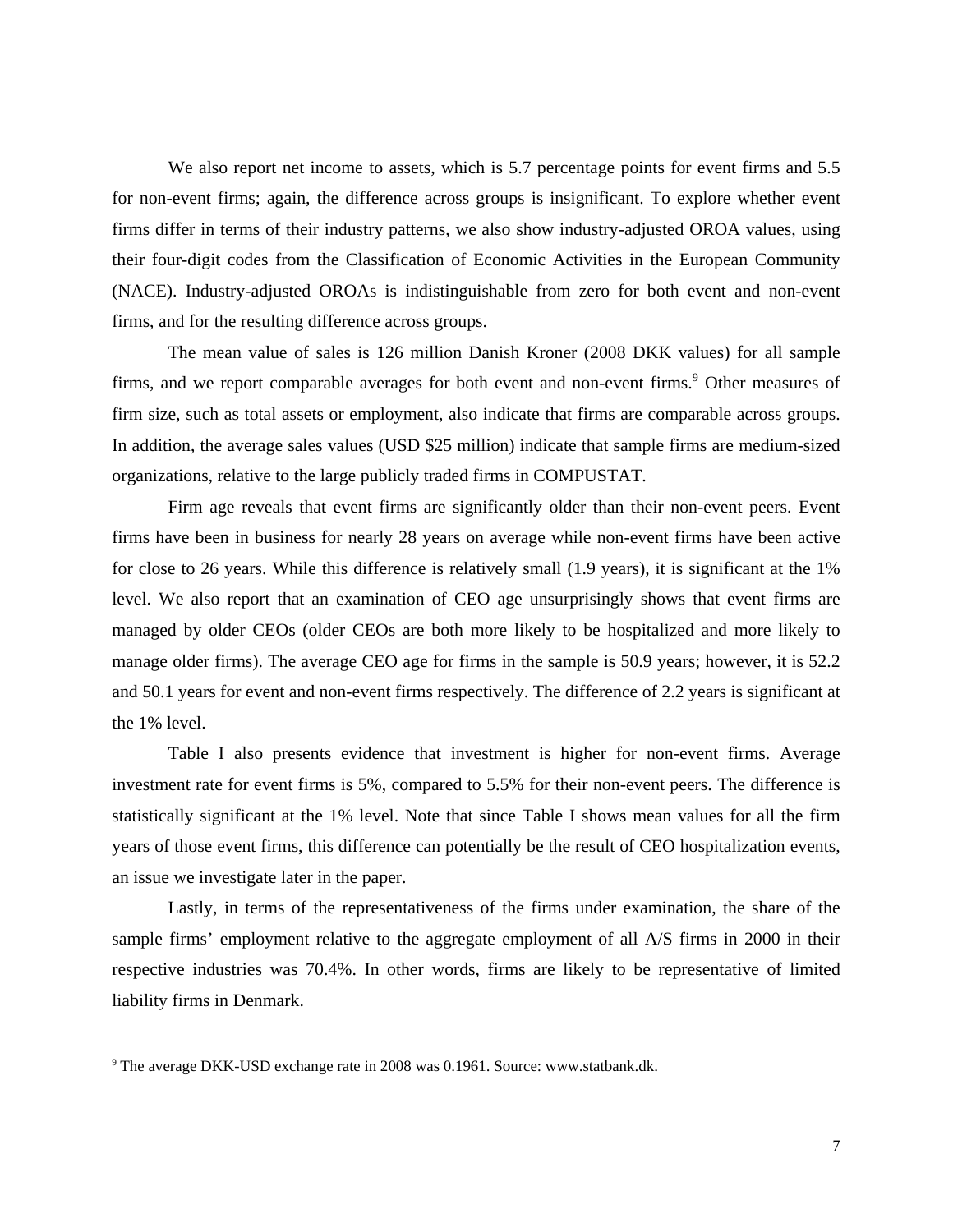These summary statistics highlight three issues. First, event and non-event firms are comparable in terms of profitability and size. Second, event firms are slightly older and are managed by CEOs who are also older than their peers. Third, sample firms are likely to be representative of medium-sized firms in the economy.

In Table II, we present hospitalization data for the CEOs in the sample, broken by the main medical condition reported in the Danish National Patient Registry, and the length of the CEO hospital stay. From the 76,354 total firm-year observations, we identify 4,943 firm-years in which a CEO was hospitalized for at least one day and 1,581 cases in which the CEO experienced hospital stays of 5 or more days. These numbers represent 6.5% and 2.1% of the total number of firm-years, respectively. For the econometrician investigating whether CEOs affect firm performance, these hospitalization events, while unfortunate, are useful, because they are significantly more frequent than other CEO shocks previously explored in the literature. One such event is CEO deaths (Johnson et al (1985), Bennedsen et al. (2010), Fee, Hadlock, and Pierce (2010), among others)). Yet, CEO deaths occur rarely: in only 0.2% of the firm-years.

Table II shows significant variation in the duration of hospital stays as a function of the primary medical condition of the patient. For example, the fraction of neoplasm-related hospitalizations leading to 10 day or longer stays is 32.9%, while the same fraction for illnesses related to the genitourinary system is 7.8%. In the subsequent sections, we exploit this heterogeneity in our empirical tests.

In sum, Table II shows that hospitalization events are frequent and hence provide a significant amount of variation in CEO exposure that we can exploit empirically in the subsequent sections.

## *II. CEO Hospitalization Events and Firm Performance*

## *A. Univariate Tests*

As an initial test for the impact of CEOs on firm performance, in Table III, we examine mean operating profitability ratios as a function of the number of days of hospitalization for the firm's chief executive. As measures of operating profitability, we report OROA (Column I), industryadjusted OROA (Column II), and net income ratios (Column III).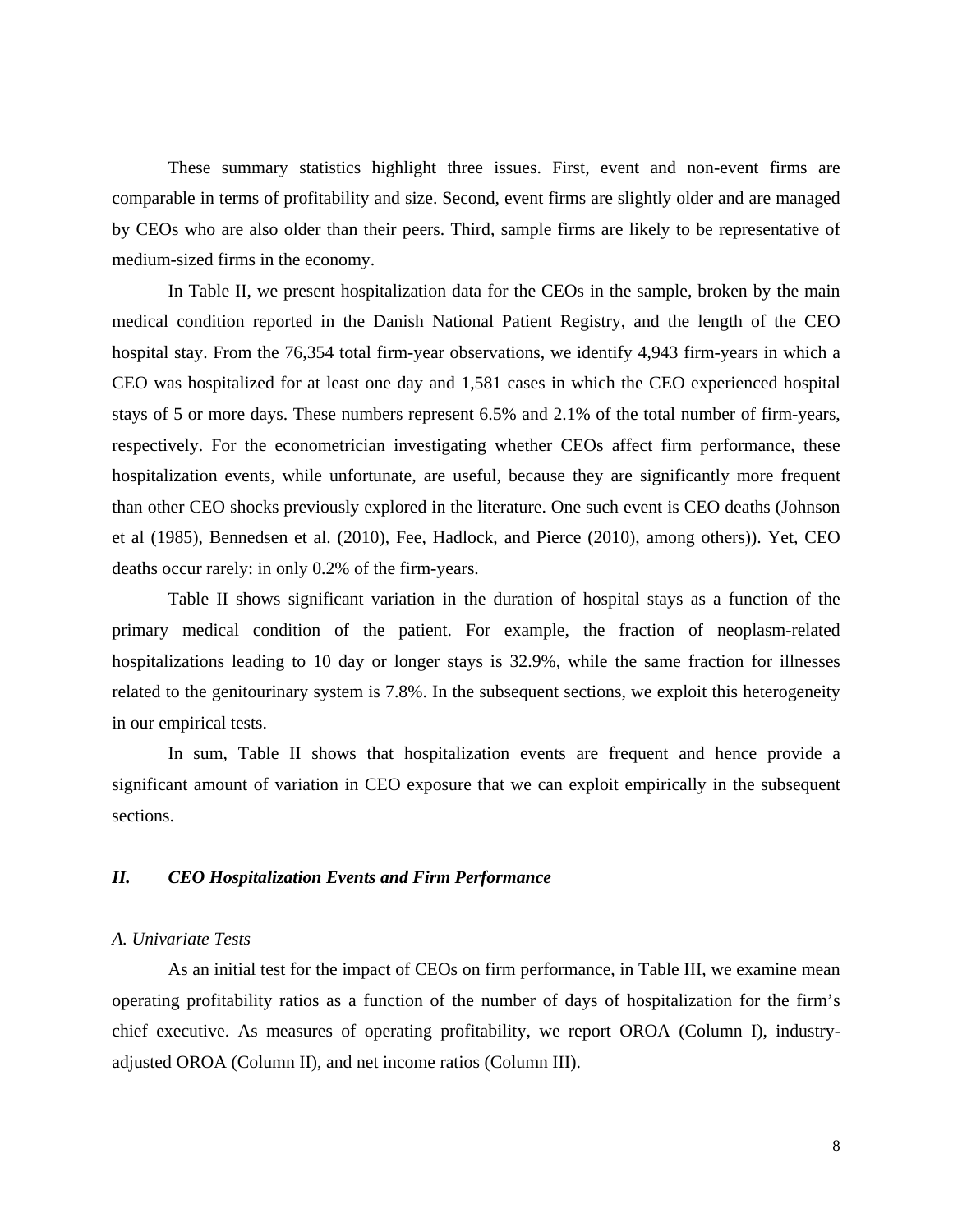Mean profitability ratios show that firms with no CEO hospitalizations and those whose CEOs experienced short hospital stays perform similarly. More specifically, the mean OROA, as shown in the first row of Panel A in Table III, is 0.094 for firms with no hospitalization events and 0.096 for firms with CEOs who experienced a one day hospital stay. The difference of 0.002, reported in Panel B, is indistinguishable from zero at conventional levels. Columns II and III show that similarly comparable performance obtains if we instead rely on industry-adjusted profit measures. Similarly, firms whose CEO was hospitalized for 2-4 days exhibit profitability ratios that are comparable to both no hospitalization and one-day hospitalization events firms.

In contrast, firms whose CEOs experienced hospital stays of at least five days consistently underperform their peers. Mean OROA is 0.083, 0.077, and 0.079 for firms with CEOs hospitalized for 5-9, 10-19, and 20 or more days, respectively. More informatively, the mean industry-adjusted OROA is -0.98, -1.43, and -1.67 percentage points relative to the industry norm. As a group, firms with CEOs who were hospitalized for at least five days underperform their industry benchmarks by 1.2 percentage points. The second row of Table III, Panel B shows that when compared to firms with CEOs who had fewer than 4 hospitalization days, the underperformance is significant at the 1% level.

Interestingly, the third row of Panel B shows that the underperformance of firms with CEOs who experience hospital stays of at least 5 days is not explained by non-hospitalization firm comparisons. In other words, comparing the within-firm changes in operating profitability of event firms (i.e., those with at least one hospital event), we obtain in Columns I, II, and III a performance difference of 1.5, 1.4, and 1.3 percentage points for OROA, industry-adjusted OROA, and industryadjusted net income to assets, respectively, relative to the same firms in settings where the CEO is healthy. Economically, these performance differences imply reductions in operating profitability of 13-15%, significant at the 1% level.

In Table III, Panel C, we report results from univariate quantile (median) regression analysis performed to test if the differences in operating performance are explained by outliers. Using median analysis, we confirm the three main patterns highlighted above. First, firms with CEOs who had brief hospital stays are indistinguishable from non-event firms in terms of operating performance. Second, firms whose CEOs experience hospitalizations of at least five days significantly underperform. Third, such underperformance is not explained by industry effects and holds even when we solely focus on within-firm comparisons.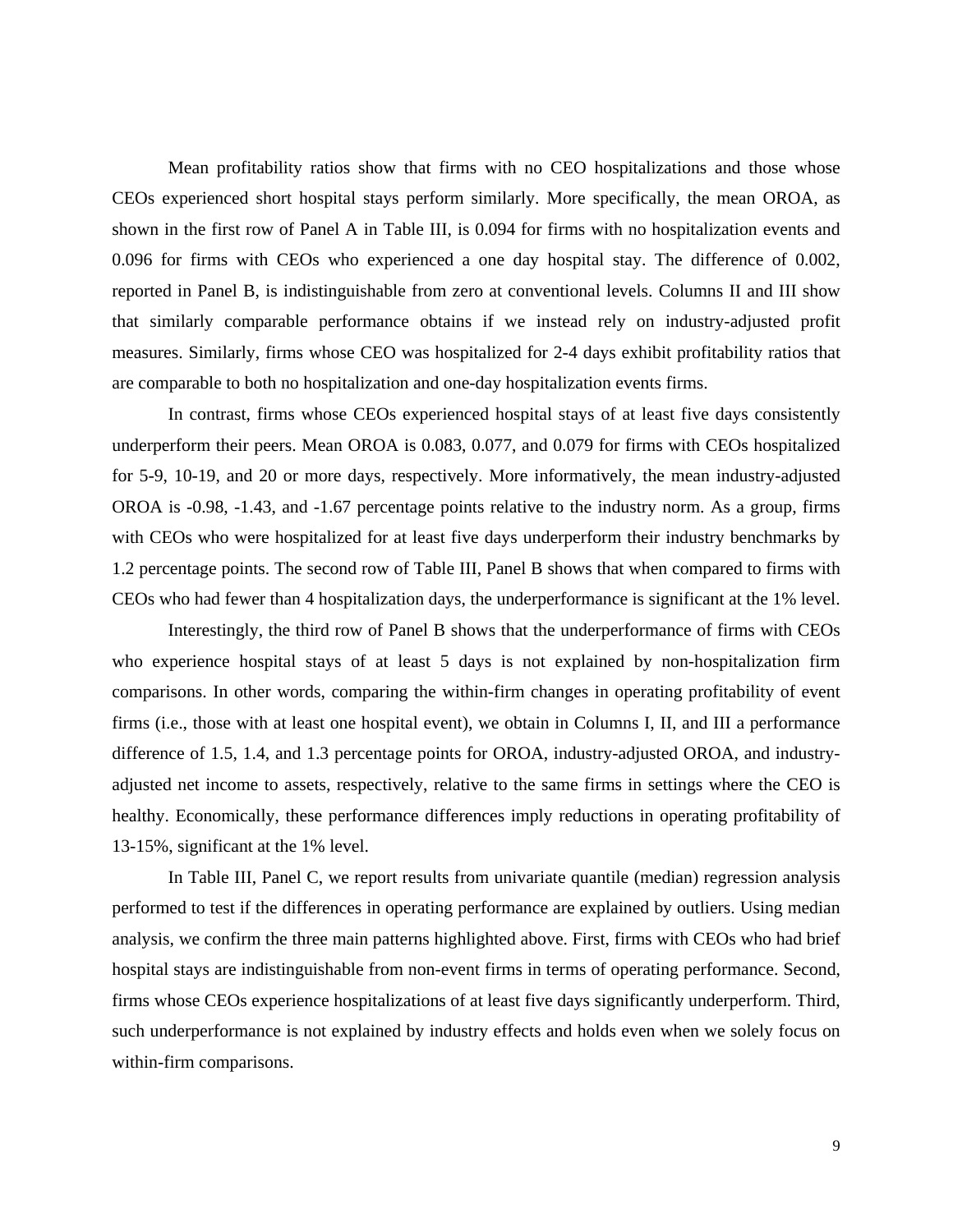### *B. Hospitalization Events and Firm Profitability: Regression Analysis*

In Table IV, we turn to multivariate analysis to investigate the impact of hospitalization events on firm profitability using both firm fixed and firm-CEO fixed effects specifications.

## Firm fixed effects

As a benchmark for analysis, in Column I, we report the impact of the number of days that a CEO spends in the hospital on profitability (OROA) without firm or year controls, but using a firm fixed effect specification. The estimated coefficient is -0.0004, significant at the 1% level. Such estimate implies that a 10 day hospitalization would lead to a decline in OROA of 0.4 percentage points or 4% relative to mean profitability levels. Column II shows that the estimated coefficient on the number of days a CEO spends in the hospital is unaffected by the introduction of firm controls.

In terms of the impact of firm-level variables, firm size (log of lagged assets) and CEO age are correlated with lower OROA levels. Industry profitability (4-digit level) is strongly and positively correlated with firm OROA. In contrast, employment and firm age are insignificant at conventional levels.

## Firm-CEO fixed effects

 $\overline{a}$ 

The evidence presented in Columns I and II shows that when firm time-invariant characteristics and other time-varying controls are held constant, CEO hospitalizations affect firm profitability. Firm fixed effects specifications, however, do not allow us to separate whether the results reported are driven by CEO turnover events, which compare outgoing and incoming CEOs, or by the within-CEO variation in CEO exposure that results from hospitalization. A large literature has emphasized the importance of CEO turnover events and of CEO fixed effects in explaining changing firm outcomes.<sup>10</sup> However, in this paper, we seek to estimate the effect of changing CEO productivity and capacity on performance, holding firm and CEO matches constant, which is

 $10$  For changes in performance around turnover events see, for example, Johnson et al. (1985), Denis and Denis (1995), Huson, Malatesta, and Parrino (2004), Pérez-González (2006), and Bennedsen et al (2007), among others. For the importance of CEO fixed effects on firm outcomes see Chevalier and Ellison (1999), Bertrand and Schoar (2003), Frank and Goyal (2007), and Graham, Li, and Qiu (2011), among others.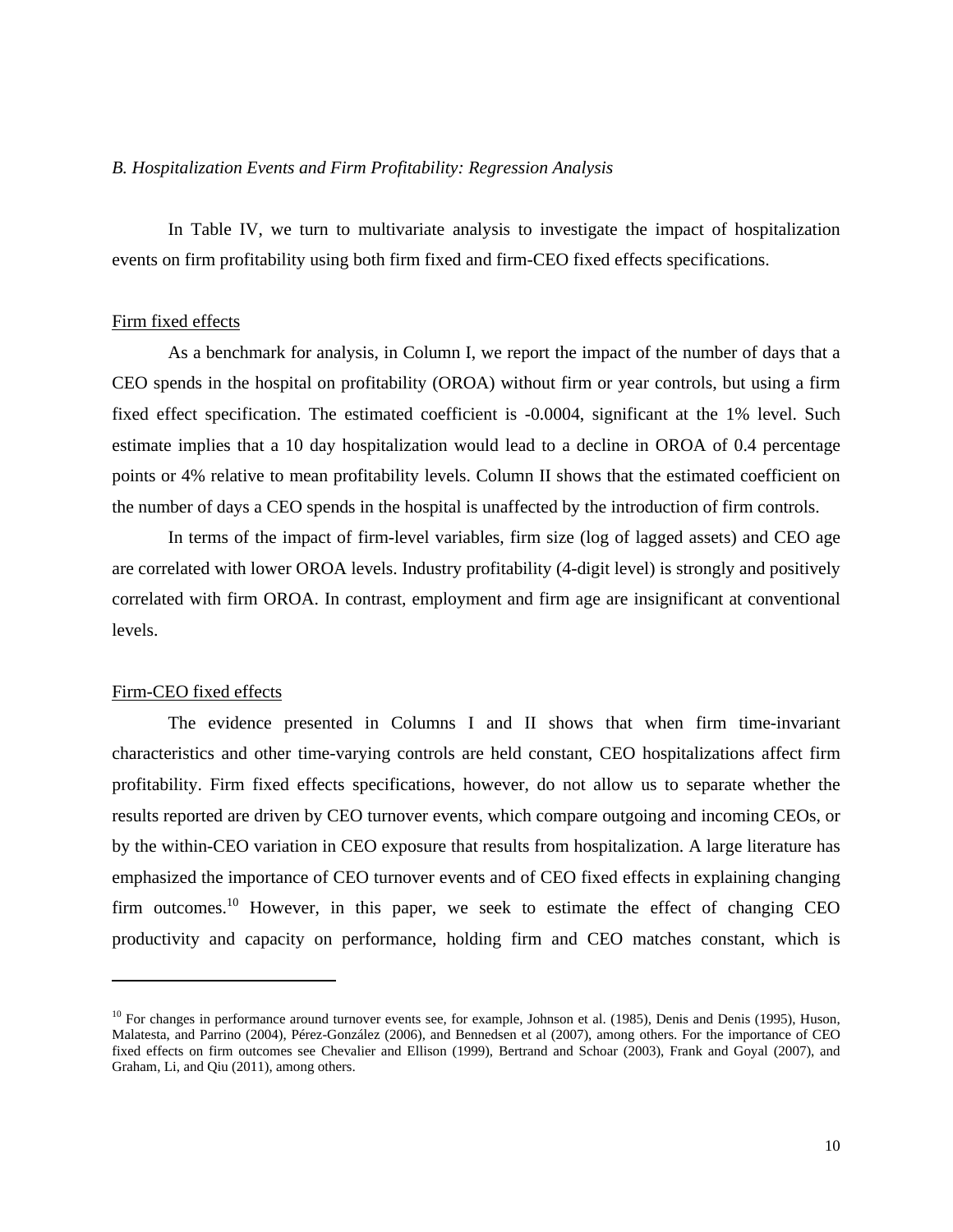economically relevant and previously unexplored in the literature. To this end, we rely on firm and CEO fixed effects specifications.

In Table IV, Column III, we show that after controlling for firm and CEO fixed effects, CEO hospitalizations negatively affect profitability. The effect is statistically significant at the 1% level and in terms of magnitude is virtually unchanged relative to the firm fixed effects specifications. However, the economic interpretation of the result is unique. Relative to a given CEO and firm match, firm performance declines whenever a CEO is hospitalized. This result provides striking evidence of the direct impact of CEOs on the organizations they lead.

Furthermore, this finding overcomes concerns that the correlation between managerial effects and firm performance, as previously reported in the literature, is driven solely by demand and not supply effects (Fee, Hadlock, and Pierce (2010).) The concern is that CEO fixed effects are observed by the board of directors and other market participants. As such, CEOs would tend to be hired precisely because of their known traits, making it empirically challenging to separate the effect of CEOs on firm performance that results from demand (firm) or supply (CEO) forces. The evidence demonstrates that changing managerial supply of *effort*, resulting from hospitalizations, significantly influences firm outcomes.

When considering other variables, such as size, industry profitability, and CEO age, their effect on performance is unchanged. Moreover, firm age drops from the analysis, because within firm-CEO groupings, firm age increases one to one with CEO age.

In Table IV, Columns IV and V, we test whether CEO hospitalization effects last beyond the year in which these shocks occur. The results show that lagged hospitalization events continue to affect firm operating performance one year after they occur. The estimated coefficient reported in Column IV is, however, smaller than the one estimated for concurrent hospitalizations. Nevertheless, the effect is negative and statistically significant. In contrast, results in Column V show that two year lags in hospitalization events do not have a significant effect on firm performance.

In Table IV, Columns VI and VII, we examine the effect of hospital stays of different lengths using indicator variables. Specifically, we use dummy variables that indicate whether the CEO had a hospital stay of at least 1, 5, 10, or 30 days, respectively. The results confirm that short hospitalization events (hospital stays of 1 to 4 days) do not have a meaningful impact on firm performance. In contrast, longer hospitalizations are correlated with economically and statistically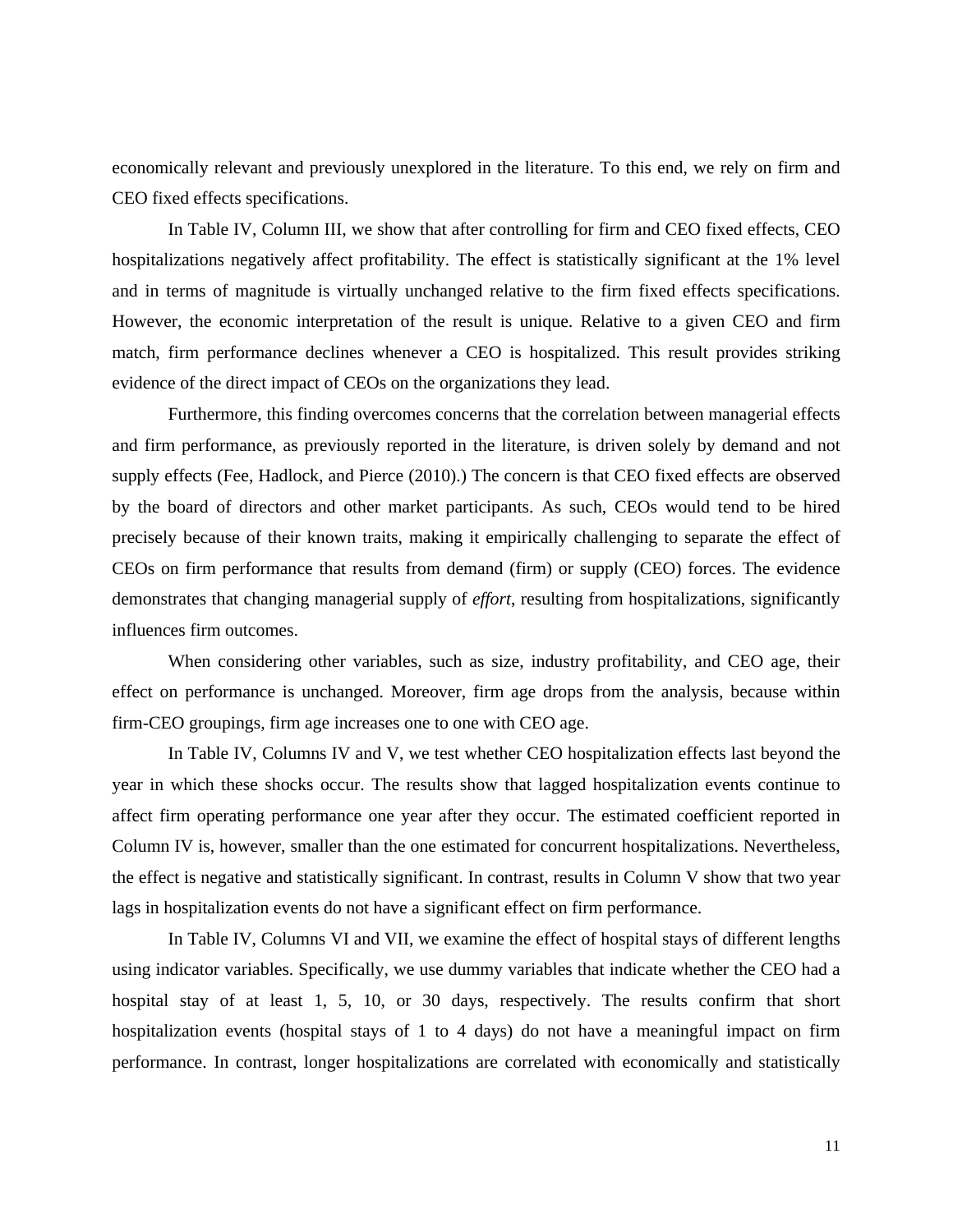significant effects on profitability. In Column VI, we show that hospital stays of at least 5 days lead to a decline in OROA of 0.72 percentage points or 7.6%. Hospital stays of 30 or more days suggest even larger effects on firms, but the standard errors on those coefficients are large, preventing us from establishing significant incremental effects relative to firms with 5 to 29 day hospitalizations. In Column VII, we show that 10 day and longer hospital stays are correlated with a decrease in OROA of 1.12 percentage points, a 12% decline in profitability relative to non-event years. As before, the dummy for hospitalizations of 30 or more days is negative but insignificant. The latter result may be indicative that long hospital shocks may allow some firms to react and minimize further deterioration of the bottom line.

## *C. Alternative Specifications*

 $\overline{a}$ 

One concern with the evidence thus far presented is that we are only able to verify that CEOs are employed in the firm in November of each year, and as result, our findings may be subject to a sample selection problem. Specifically, it is plausible that even when hospitalization events are exogenous to firms' investment opportunities, those firms that allow their sick CEOs to remain as top executives until the end of the year are predominantly firms with declining firm prospects. Firms with attractive investment opportunities would arguably replace their CEOs, making the correlation spurious.

To evaluate this concern, we replicate the analysis using hospitalizations of the individual who was reported as CEO of the firm as of November of the prior year. If only relatively weak firms retain their hospitalized CEOs, we would expect insignificant effects on performance using this alternative test. In contrast to this anticipated outcome, the results shown in Table V demonstrate that the impact of CEO hospitalization on profitability is unchanged both for the univariate (Column I) and multivariate (Column II) specifications. $^{11}$ 

An alternative approach to overcome inference concerns related to the number of days a CEO is in the hospital, is to find a plausibly exogenous variable that captures the severity of the CEO

<sup>&</sup>lt;sup>11</sup> The number of observations in Table V, Columns I and II, drops from  $76,354$  to  $65,038$  as we impose the additional requirement of identifying a CEO with data from a year prior.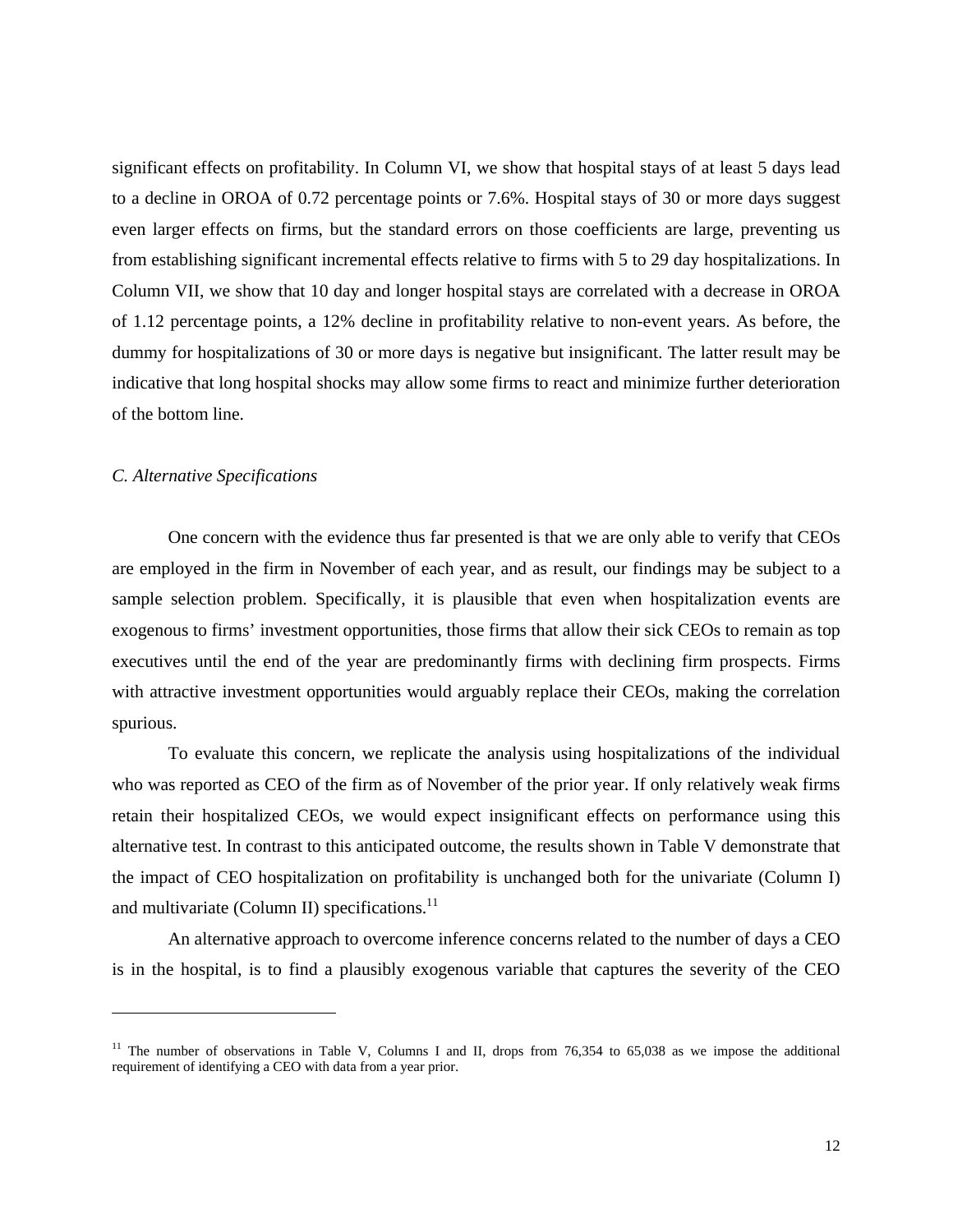hospitalization shocks but does not condition on the potentially endogenous length of a hospital stay. We argue that the fraction of lengthy hospital stays per medical condition for the entire Danish population is a reasonably proxy for the expected intensity of a medical shock. To test this idea empirically, we compute the fraction of patients that spend at least 10 days in the hospital between 1995 and 2007 for each medical condition.<sup>12</sup> We use this variable to predict: (a) the length in days of hospital stays, and (b) whether the CEO experiences a 10 day or longer hospitalization. We subsequently, use a two-stage least-squares instrumental variable (2SLS-IV) specification to test for the impact of hospitalizations on performance.

As predicted, country-wide variables are strong predictors of CEOs' time spent hospitalized. The value of the univariate first-stage F-test is over 70 (results not shown). Using this first-stage variation, we confirm that CEO hospitalization events have a negative effect on operating profitability. The IV estimates shown in Table V, Columns III and IV indicate that the effect of the number of days a CEO spends in the hospital is in the 0.1 percentage point range or 2.5 times the estimates reported in other specifications, significant at the 10% level. An analysis based on the 10 day hospital stay indicator variable shown in Column V arrives at similar conclusions. As is common with IV-2SLS specifications, standard errors are substantially larger than those obtained using fixed effects models because IV estimates rely on a fraction of the data to generate the estimates of interest. As a result, we cannot reject the hypothesis that the OLS fixed effect estimates are different than those reported in this alternative specification.

An alternative potential concern with the analysis is that hospital stays may be anticipated and, as a result, we may not be capturing the direct effect of CEO hospitalizations. To address this issue, and to capture the effect of the first hospitalization event occurring to a CEO during the sample period, we set to zero those hospitalization events that occurred to CEOs who had had a previous hospital stay since 1995. Table V, Column VI shows that the effect of the duration of CEO hospitalization on performance is indeed larger in absolute value in the specification without firm controls, but it is unchanged relative to other estimates once we control for firm characteristics (Column VII).

<sup>&</sup>lt;sup>12</sup> 99 diagnosis based on the International Classification of Diseases of the World Health Organization.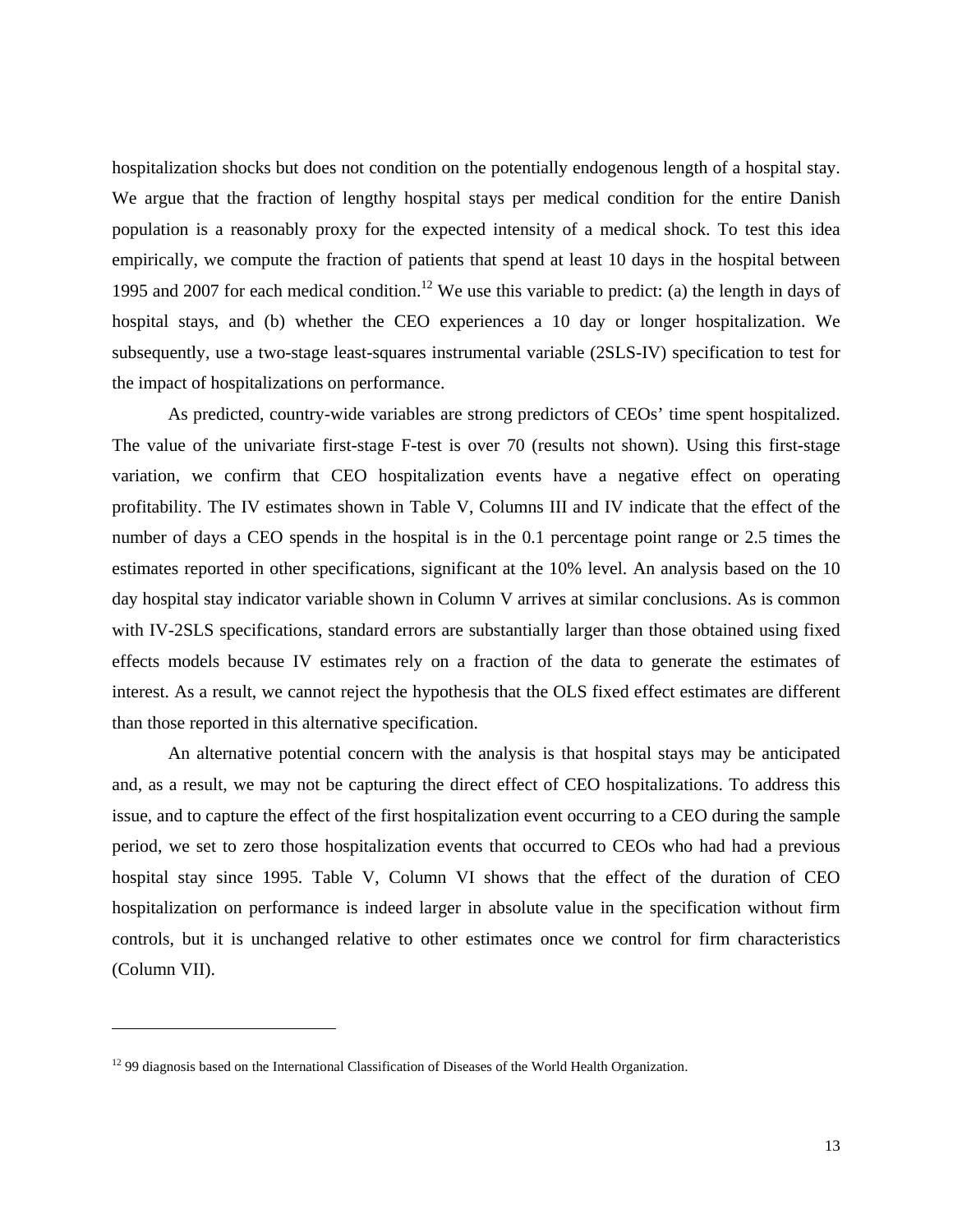Overall, the results show that CEO hospitalizations lead to large and significant declines in profitability. These findings provide novel evidence that varying CEO exposure affects performance when controlling for firm-CEO fixed effects, which is a new result in the literature. Moreover, we demonstrate that the results are robust to the inclusion of a battery of controls and specifications. However, while the evidence presented weakens the case that our results are driven by selection in the number of days a CEO is in the hospital, our tests are thus far silent about the potentially mechanical connection between CEO hospitalizations and profitability. Namely, if hospitalizations lead to higher medical bills, the correlation between hospitalization and profits may hold even in a setting where CEOs are irrelevant for performance.

As we previously argued, an attractive feature of our empirical setting is the dominant presence of the public sector in the provision of health services. Data from the OECD shows that for each year between 2005 and 2009, the share of hospital expenditures that was financed by general government expenditures was 95%.13 Still, to address these concerns more directly we now examine alternative outcome variables that are not directly affected by medical expenses.

### *D. Alternative Outcome Variables*

In Table VI, we investigate the impact of CEO hospital shocks on net income, sales, total assets, and investment rates, both in the concurrent and immediately prior years. For each variable we rely on firm-CEO fixed effect specifications, with and without time-varying firm controls. Moreover, we report clustered (firm) standard errors to relax the assumption that multiple observations from the same firm are uncorrelated.

As with OROA, net income also declines as a function of the number of days the CEO is hospitalized. The negative effect of hospitalizations on earnings reported in Table VI, Columns I and II, is both economically and statistically significant. A 10 day hospitalization leads to a decline in net income of 5%. Net income, however, may also reflect incremental medical expenses.

The results presented in Table VI, Columns II and IV show that CEO hospitalizations also have a negative effect on firm sales. Both concurrent and lagged hospital stays significantly affect

<sup>&</sup>lt;sup>13</sup> Source: stats.oecd.org.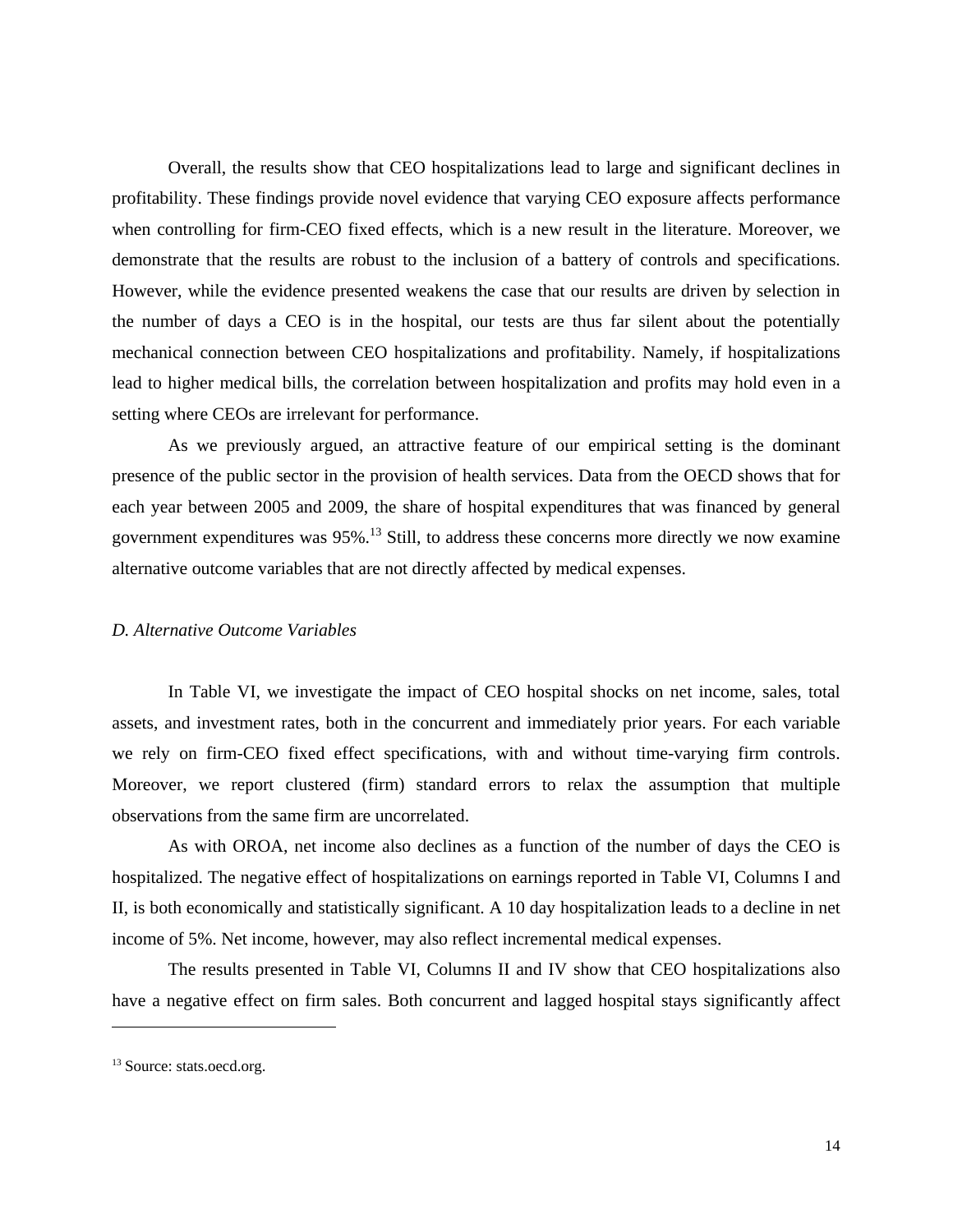revenues. These findings suggest that the results reported capture the effect of convalescent CEOs whose productive capacity is at least temporarily affected. An increase in medical expenses resulting from hospitalization events cannot, by itself, explain why revenue declines when CEOs are hospitalized.

Columns V to VIII of Table VI show the effect of CEO hospitalization on the level of assets and the rate of investment growth. Both concurrent and lagged hospital stays negatively affect the level of assets. In particular, a 10 day hospitalization event leads to a reduction in assets of at least 1.2%, significant at the 1% level. Lagged hospital shocks also affect assets, with estimates that are at least half of those for concurrent values of that variable. Finally, the number of days that a CEO is hospitalized also has a negative effect on investment rates. Given the discretionary nature of investment, it is not surprising that such estimates are economically larger relative to other variables: a 10 day hospital stay leads to a decline in investment rates of 0.8-0.9 percentage points or at least 16%.

## *III. Are CEOs Unique? A Placebo Test Using Senior Managers' Hospitalization Events*

The evidence presented in Tables III to VI shows a striking connection between the personal health of a firm's chief executive and its performance. In this section, we test whether CEOs are unique, or if the effects reported for CEOs also apply to other senior executives. To assess this issue empirically, we test whether the hospitalization events of senior managers have significant consequences for profitability, revenue, and investment policies.

To identify senior executives, we use employment records that contain broad job classifications and we sort employees into three groups according to the seniority of their positions. The first group includes the most senior employees (classified as "top managers" or "high level managers"), the second group includes mid-level employees ("intermediate" positions) and, finally, the third group includes the rest (employees classified as performing "basic" or "other" jobs). Using these data, and for each firm-year, we randomly select an employee from the most senior category. With the identity of the senior employee in hand, we obtain matching hospitalization records using the same procedure we followed for the CEOs.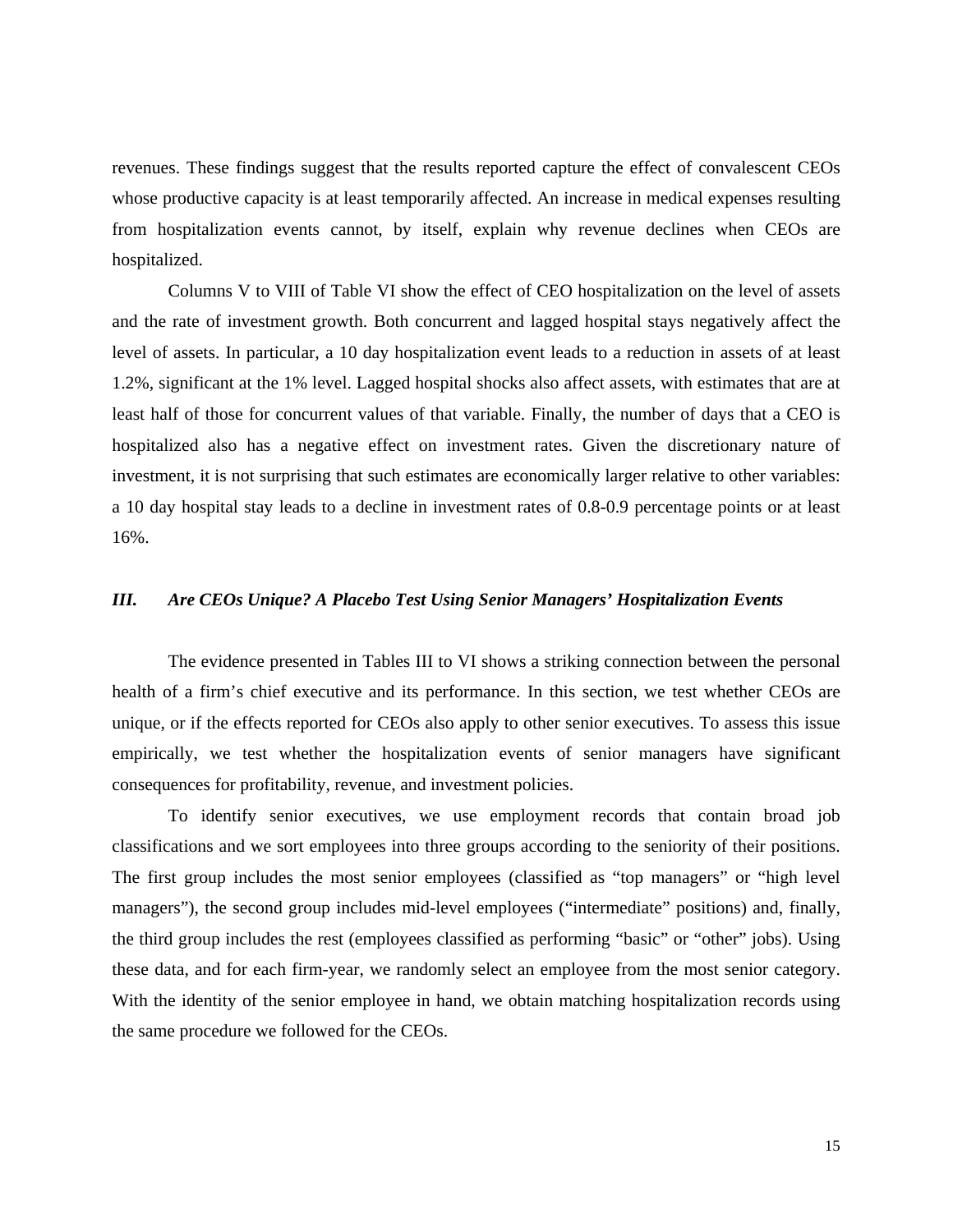Table VII reports the impact of senior employees' hospitalization events on firm performance. In Columns I to III, we assess the impact of the number of days in the hospital on operating profitability, the benchmark performance measure used in the preceding section. Interestingly, the effect of a hospital stay by non-CEO executives reported in Column I, while negative, is indistinguishable from zero at conventional levels. We test for the effect of lagged (one and two year) hospitalization events (Column II), and for the effect of 1 and 10 day and longer hospitalization events (Column III). The results are also insignificant.

In Table VII, Columns IV and V, we report similar results for net income and revenue. In both cases, the estimated coefficients are negative but indistinguishable from zero at conventional levels. Lastly, we show that investment levels also exhibit insignificant effects.

Taken together, this evidence provides a compelling case for the importance of CEOs for firm performance. Furthermore, the placebo tests shown stress the uniqueness of the CEOs' contributions. These combined results make a strong empirical case for the importance of a comprehensive CEO succession and contingency plan. As we document, the organizational disruption costs that are triggered by even partial CEO illness or disability can be substantial.

## *IV. CEO Hospitalization Events and Firm Performance*

Having established the importance of CEOs for firm prospects, we examine the environments in which CEOs affect performance the most. To this end, we divide event firms into groups based on CEO, firm, and industry traits. As before, we explore the consequences of CEO hospitalizations on OROA, net income, revenue, sales, and investment rates.

In the interest of conserving space, in Table VIII and IX we only report the estimated coefficient of the key variable of interest, i.e., the number of days of hospitalization. Also, to allow for lagged effects, in this section we redefine this variable to include the number of days in the hospital in the concurrent plus immediately prior years. In consequence, each estimated coefficient in these tables corresponds to a separate fixed firm-CEO specification. Results are unchanged when we separately include these variables. As before, we rely on firm-CEO fixed effects to stress deviations in performance that compare each CEO-firm match to the same CEO-firm combination in periods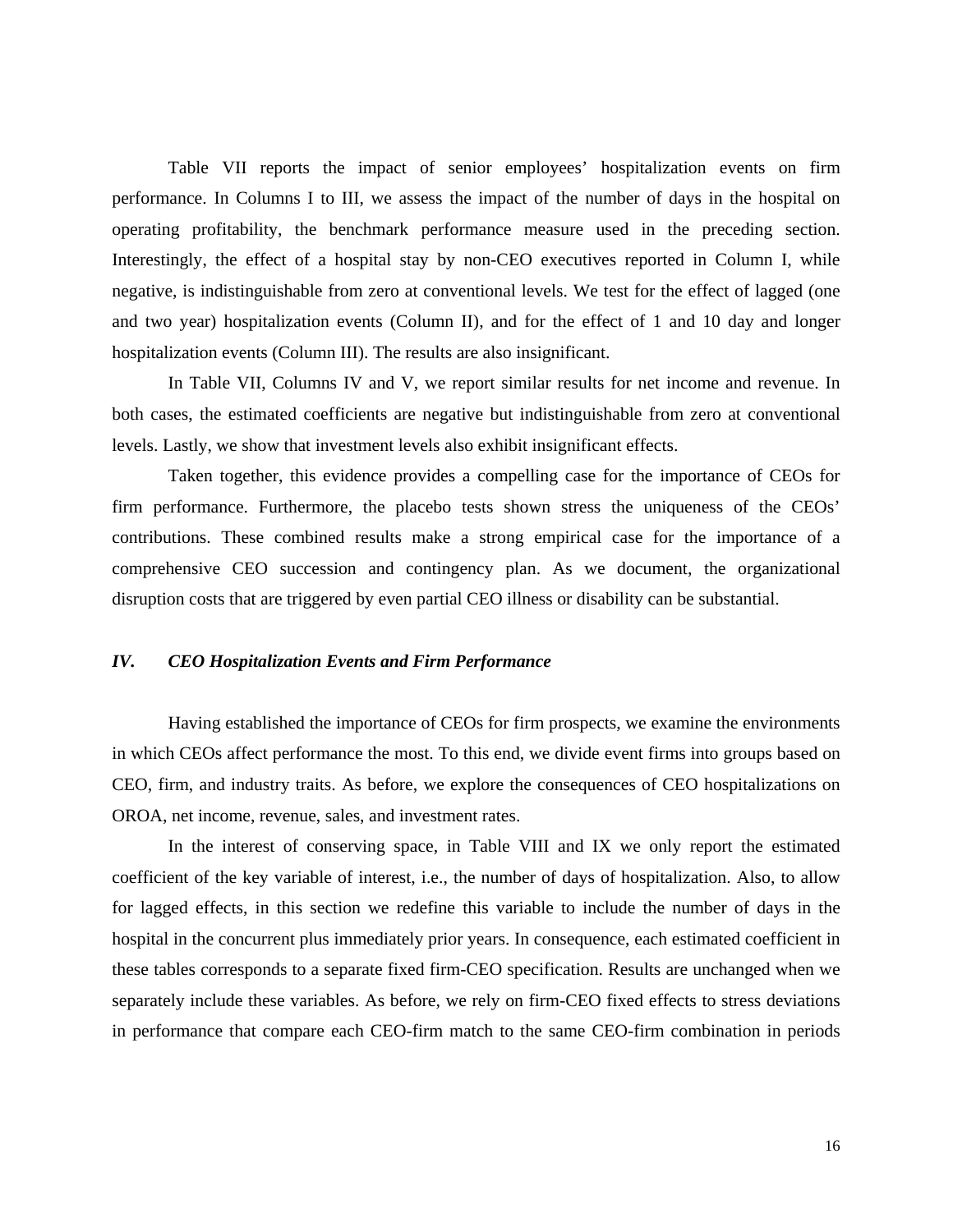without a hospitalization. All specifications include controls for year effects, firm size, and mean industry profitability.

### *A. CEO Characteristics*

Table VIII, Panel A examines the impact of the number of days a CEO is hospitalized on subsamples grouped by the tenure of the CEO at the time of the initial hospital event. The first row in Table VIII reports the impact of CEO hospitalization events on firms with relatively new CEOs. For all performance measures other than investment rate, we show that CEO hospitalizations have an insignificant effect on outcomes for these firms. In contrast, the second row in Panel A shows that for firms with CEOs who had been at the helm for 3 to 7 years prior to their hospitalization, performance—including profitability, revenue, and investment—consistently declines when their CEOs are hospitalized. These drops in performance are significant at the 1% level. The third row in Panel A reports insignificant effects on profitability (OROA and net income) for long-tenured CEOs. However, the estimated coefficients are larger in absolute value, suggesting that there is larger heterogeneity in this subsample. Such evidence is consistent with the idea that a fraction of longtenured CEOs are entrenched and difficult to fire, while others are highly valuable. Sales and asset tests also yield mixed results. While revenue increases around long-tenured CEO hospitalizations, suggesting that some firms may benefit from these events; assets exhibit significant declines, suggesting the opposite.

To further explore the effect of CEO tenure, in Table VIII, Panel B, we split firms based on whether their CEOs have served past a normal retirement age. However, we find that fewer than 10% of the event firms faced initial hospitalization events after their CEO was 64 years of age or older. The results in the first row in Table B, shows insignificant effects on those firms.

We also explore whether the results that CEO hospitalizations affect performance can be explained by CEO deaths, which would mean that our findings are not strictly new. To assess this issue, we focus on those firms where a CEO died during the sample period. We identify 176 CEO deaths, and we then separately analyze the hospitalization effects for those firms with at least one CEO death (1,711 firm-years). The results, shown in Table VIII, Panel C, indicate that the effect of CEO hospitalization on outcomes is not obtained in that subsample. These results reinforce the idea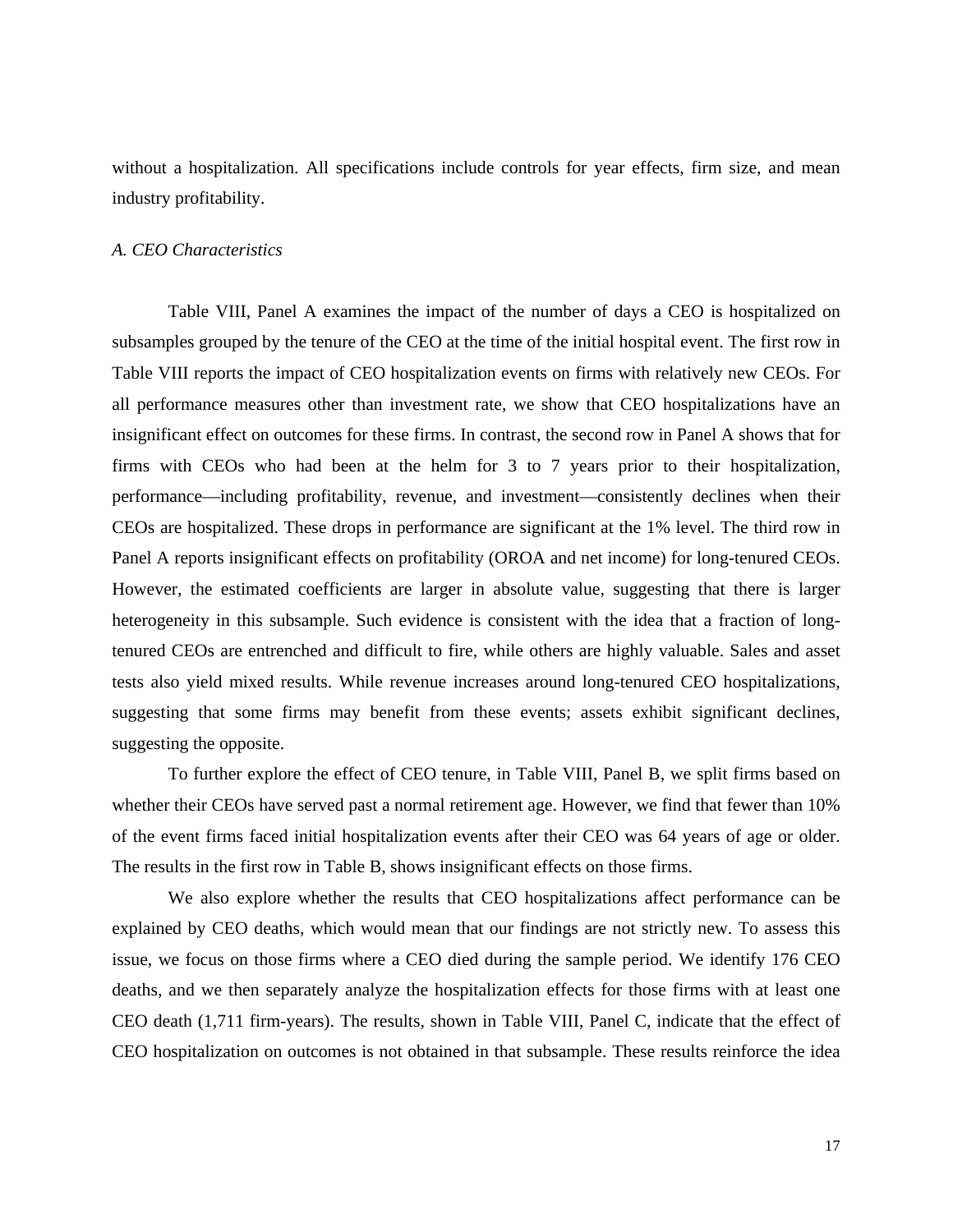that the hospitalization-performance tests presented in this paper are uncovering a thus far unexplored link between CEOs and firm performance.

Table VIII, Panel D presents the results obtained by splitting the sample firms based on the education of their CEOs. We find that firms with college-educated CEOs suffer significant declines in all performance measures when their CEOs are hospitalized. Assuming education proxies for managerial talent, such evidence is consistent with the idea that highly talented CEOs are particularly valuable. In contrast, we find significant effects only on assets and investments in the subsample of non-college-educated CEOs.

As a whole, the results of the analysis of CEO characteristics stress that robust managerial effects are found in settings where CEOs are relatively young, college educated, and with intermediate CEO tenures. Additionally, and importantly, we are able to rule out the hypothesis that the results shown are a consequence of CEO deaths, which have been explored in the literature at least since Johnson et al (1985). We examine industry and firm traits next.

## *B. Industry and Firm Characteristics*

In Table IX, Panel A, we test whether the industry environment in which the firm operates has a bearing on the results by investigating the cost of having a hospitalized CEO in settings where the industry is rapidly expanding. To this end, we split firms into two groups based on the aggregate asset growth of its industry (4-digit NACE code) during the sample period. The results, reported in the first row of Panel A, indicate that firms that operate in the top half of industry growth exhibit significant performance declines whenever their CEOs are hospitalized; OROA, net income, revenue, assets, and investment rates are all negatively and significantly affected. In contrast, firms in moderate growth industries exhibit less robust effects. While these firms' profitability is significantly depressed by CEO hospital stays, revenue and investment are not robustly affected. These latter results may indicate that CEO actions in low growth industries are potentially more influential in reducing costs rather than in expanding operations. Thus, having a sick CEO hurts profits but leaves unaffected the scale of operations.

In Table IX, Panel B, we split event firms into two groups based on their firm-level investment rate (up to five year averages, where the data is available) prior to the first hospitalization event. Following the logic in Panel A, we explore whether firms that are engaged in significant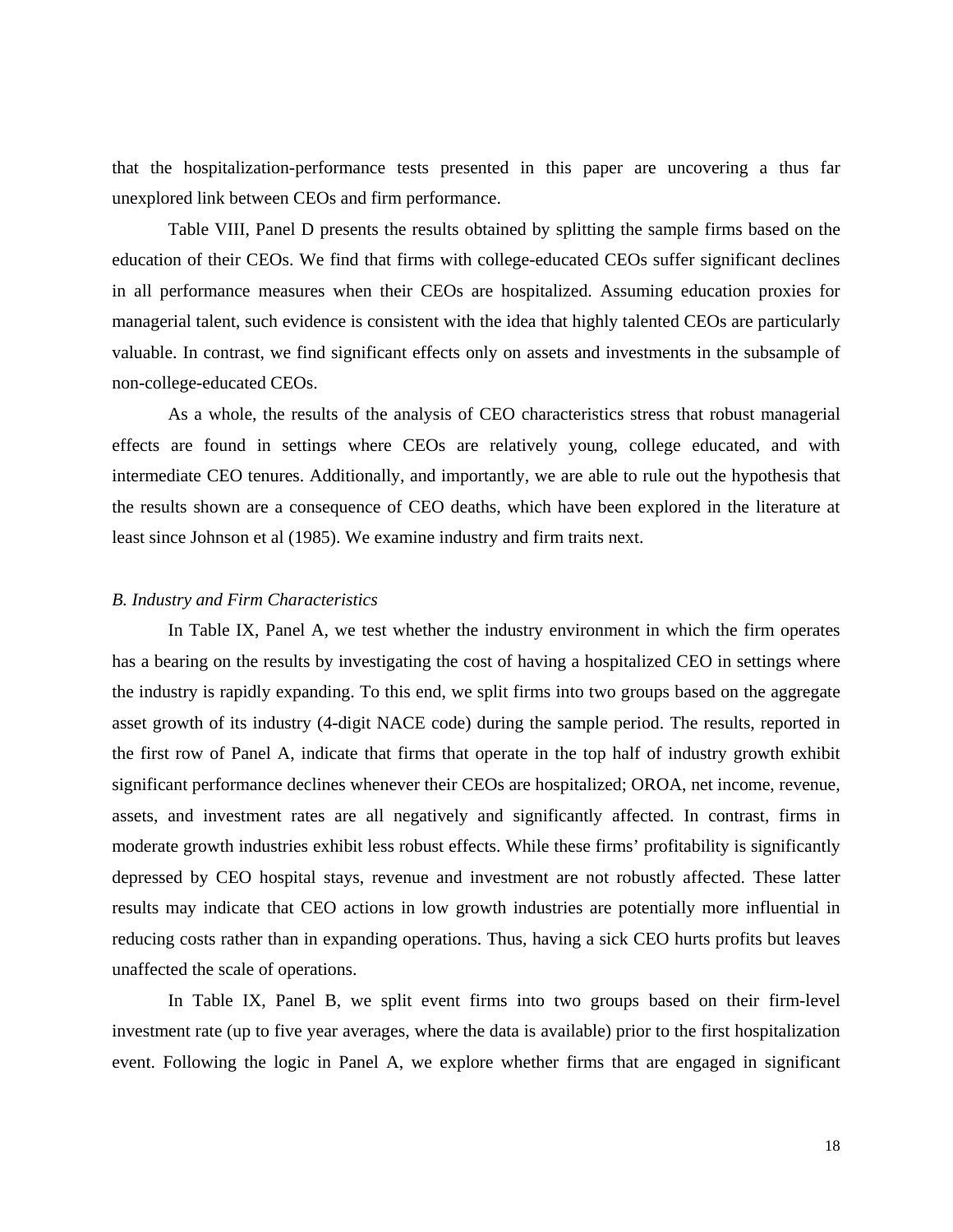expansion campaigns are more likely to suffer significant effects on performance when their CEOs are in the hospital. The results, shown in Panel B, confirm that the performance of high growth firms deteriorates when their CEOs are hospitalized. In contrast, firms in the bottom half of the growth distribution show mixed results. OROA significantly declines, consistent with the idea that CEOs may be crucial for cost cutting in those environments. However, revenue is unaffected, while assets decline with CEO hospital stays.

The results presented in Tables IX and X provide suggestive evidence of the settings in which CEO succession and contingency plans may have the most meaningful effect on performance. For example, the evidence shows that CEOs systematically influence firm outcomes when they are relatively young or when the firm is in a high growth environment. The evidence shows that succession plans are extremely valuable in those settings. Furthermore, the results also stress specific variables that may be targeted in designing contingency plans. For example, shielding cost cutting initiatives relative to other policies may be crucial for firms operating in low growth environments.

## *C. CEO Turnover*

The basic tenet of this paper is that hospitalizations affect the productive capacity of CEOs. The evidence thus far presented is consistent with this premise, as it demonstrates that firms whose CEOs experience hospital stays underperform relative to both their peers and their own performance in years without hospital shocks. A further test of this idea is to investigate whether CEO hospitalizations affect turnover decisions. If, as predicted, the effectiveness of CEOs is at least partially reduced by hospitalizations, we would expect that those executives who experience a hospital stay are more likely to exit the labor force than other executives.

In Table X, we examine the impact of the number of days of hospitalization on CEO turnover outcomes in the subsequent year using both probit (Columns I to IV, which report marginal effects) and fixed-effects specifications (Columns V to VIII). The results show that CEO hospitalizations have a significant effect on CEO turnover that is both economically large and statistically significant. Univariate results, shown in Column I, indicate that 10 day hospital stays lead to a 1.1 percentage point increase in the probability that a CEO is replaced, significant at the 1% level. Economically, this estimate implies an increase in the probability of a CEO turnover of over 25% (turnover occurs in 4% of the firm-year observations).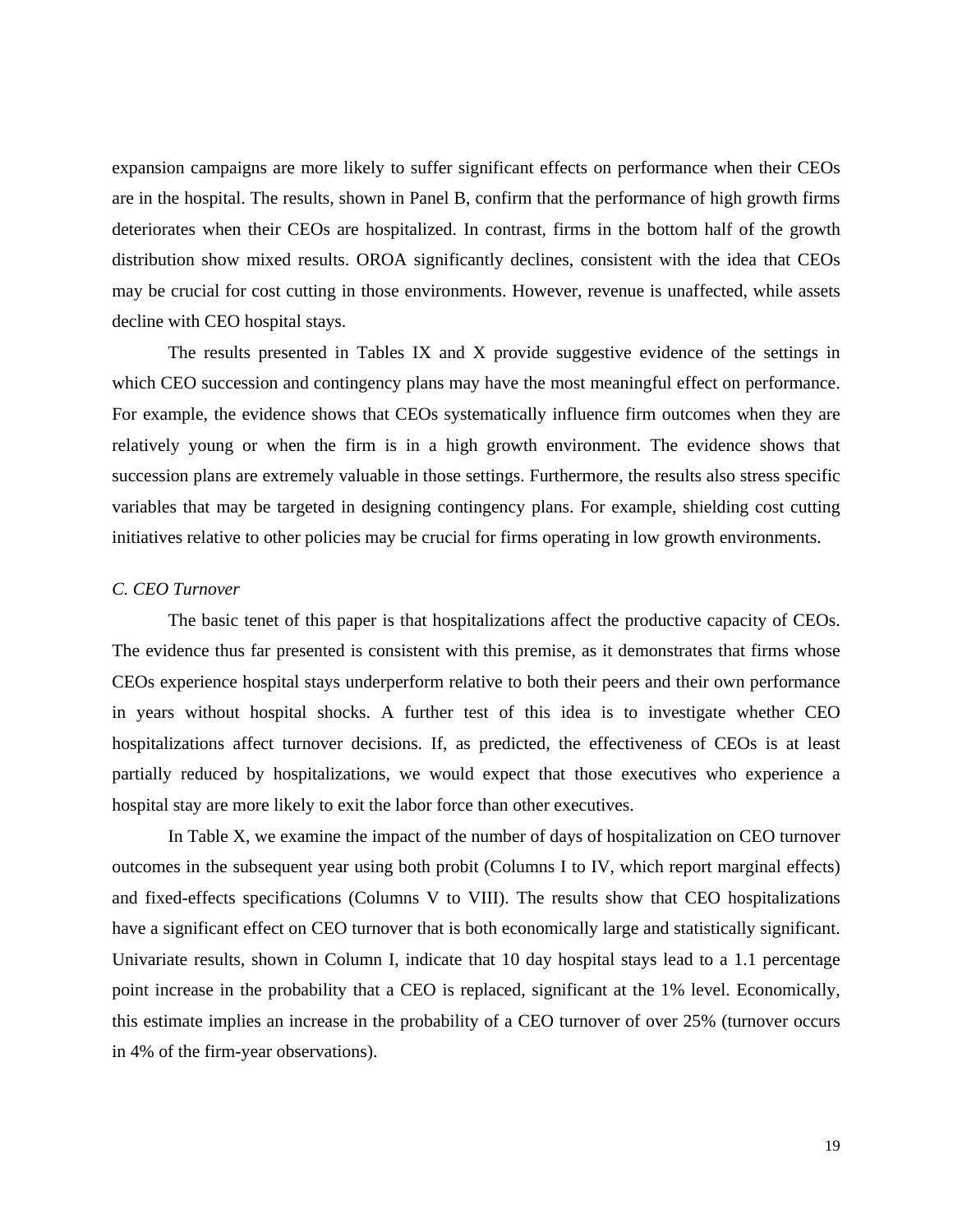In Table X, Column II, we show that including controls for firm size and profitability, CEO tenure and age, and industry performance reduces the marginal effects of hospitalizations by almost half: from 0.11 to 0.06 percentage points per day, but it remains significant at the 1% level. Economically, the estimates imply that a 10-day hospital stay would increase the probability of a CEO turnover by 15%.

Beyond hospitalization effects, the impact of additional variables on turnover is as expected: when controlling for industry profitability, more profitable and larger firms are less likely to replace their CEOs, while older executives with longer tenure are more likely to be removed. Lastly, fixed effects estimates, reported in Columns V to VII, show that probit estimates are not driven by timeinvariant firm characteristics.

In Table X, Columns III and IV, we examine the duration of hospitalization's effect on turnover events, and explore the robustness of the results to changes in the definition of a health shock. Column III shows that hospital stays do not systematically affect CEO turnover two years after the event. Column IV shows that 10 to 29 day hospitalizations increase the probability of CEO turnover by 2.4 percentage points, significant at the 1% level. The effect of longer than 30 day hospital stays, however, is not significant at the margin. This result suggests that firms react and replace their CEOs when they have been away from the office for spells of up to a month.

The evidence indicates that even moderate-length hospitalizations trigger economically large and statistically significant increases in the probability of CEO turnover, confirming the notion that a CEO's effectiveness is diminished by these shocks. This is the first systematic evidence that a continuous variable reflecting the productive ability of CEOs, such as the number of days hospitalized, affects CEO turnover decisions.

Given the results shown in Table X, it is relevant to explore whether the performance results reported in this paper hold for those firms without CEO turnover events. Such tests are important, as an established line of research has shown the relevance of CEO turnover events for performance (Weisbach (1988), Parrino, (1997), Huson et al. (2001), and Jenter, and Kanaan (2010), among others). In contrast, relatively little is known about whether variation in CEO exposure within firm-CEOs pairs matters in the absence of CEO turnover. This latter setting is particularly interesting as turnover events coincide with periods of high business uncertainty, complicating inference about the direct effect of CEOs on performance.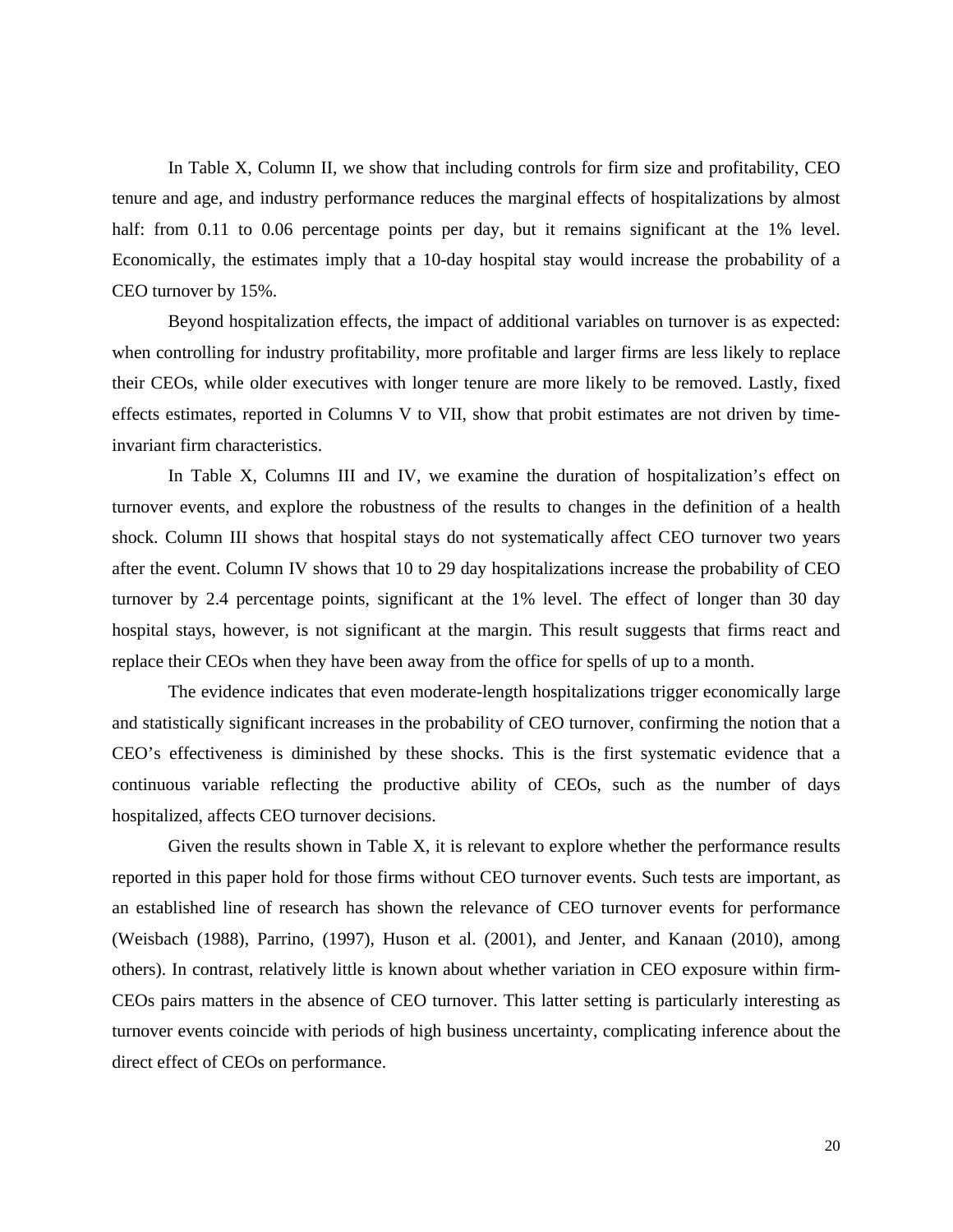To evaluate this empirically, in Table XI we reexamine the analyses shown in Tables IV to VI focusing solely on non-turnover firms. In these tests, we omit firms that experienced both a hospitalization and a turnover event. The results, reported in Table XI, show an across-the-board negative effect of hospitalizations on profits, size, and investments of non-turnover firms. Furthermore, the estimated coefficients are virtually identical to those reported in previous analyses. In other words, changes in CEO exposure resulting from hospital stays significantly affect firm performance even in the absence of CEO turnover events.

Overall, these results highlight two important contributions to the extant literature. First, holding firm and CEO matches constant, CEO exposure has an economically and statistically important effect on performance. Second, CEO hospitalizations, even relatively short hospital stays, lead to drastic increases in the probability of observing a CEO turnover event. This latter result is important because CEO turnover events are a revealed preference test on the idea that hospitalizations undermine the productive ability of CEOs.

## *V. Conclusions*

Chief executive officers play a central role in theoretical and empirical work in financial economics. At the core of the optimal contracting literature lies the notion that CEOs' actions have a meaningful effect on firm performance, holding constant firm and CEO characteristics. Yet, establishing these effects has proved empirically challenging.

Using a novel dataset containing individual hospitalization records from Denmark, this paper exploits variation in firms' CEO exposure, resulting from the number of days he or she is hospitalized, to estimate the effect of CEOs on firm performance. We posit that hospitalization events tend to negatively affect managers' ability to perform their role as CEOs, and we therefore use hospitalizations as a proxy for lower CEOs effectiveness, at the margin. To our knowledge, this is the first empirical study that tests for the effect of CEOs using firm and CEO fixed effects. As a result, we are able to provide an empirical estimate of the value of CEOs that closely resembles the theoretical benchmark of interest.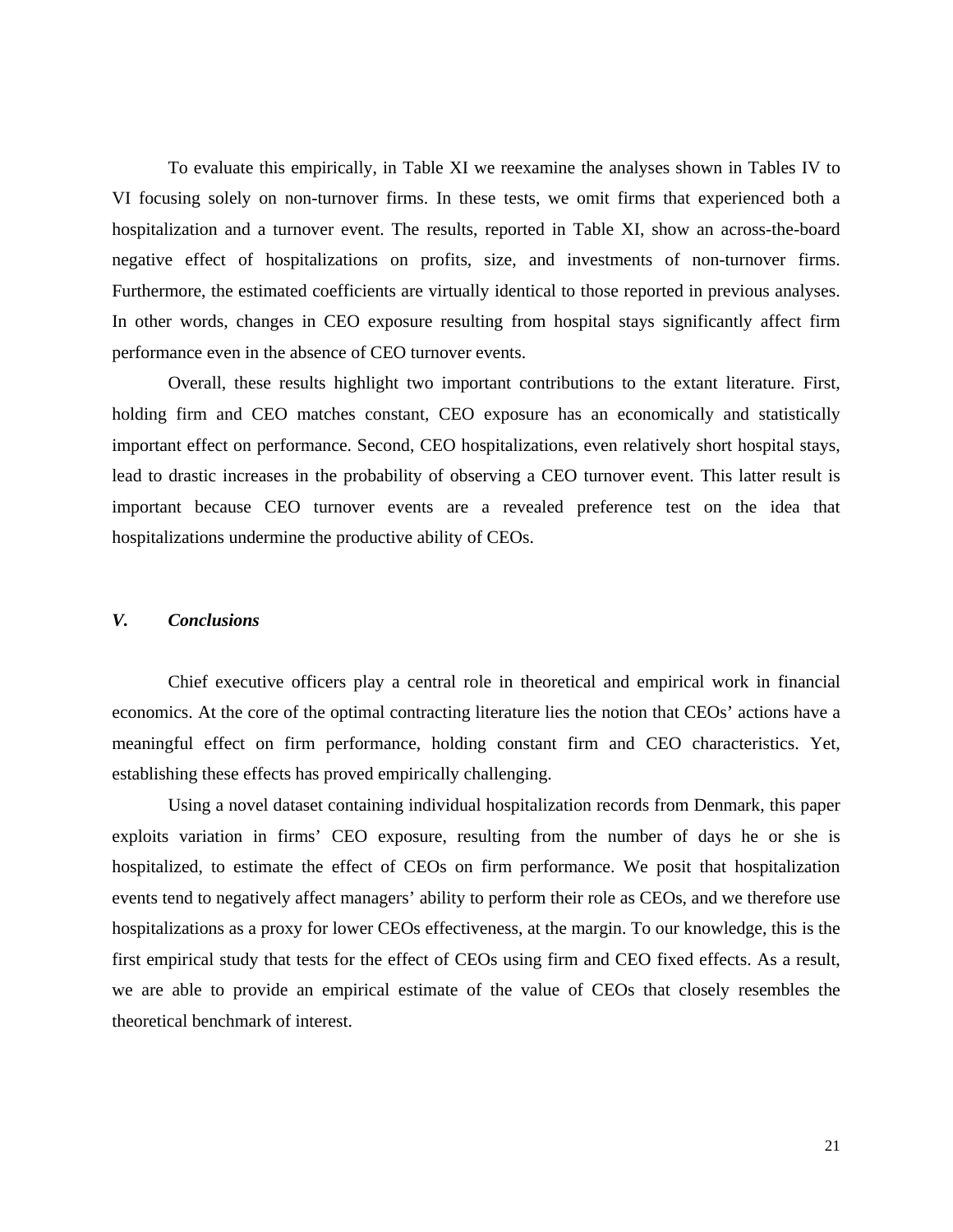Our results demonstrate that CEOs play a central role in organizations. The evidence shows that hospitalizations lead to significant declines in a broad set of performance measures. We also show that CEOs are unique: identical shocks to other senior manager do not affect firm outcomes. Furthermore, the costs of having a hospitalized CEO are particularly robust in settings where the value of managerial discretion is high, as expected. Finally, our results emphasize the importance of comprehensive CEO succession and contingency plans.

Whether our evidence generalizes to settings where CEOs' actions are changed in response to contractual incentives, or other countries, are fascinating issues for further research.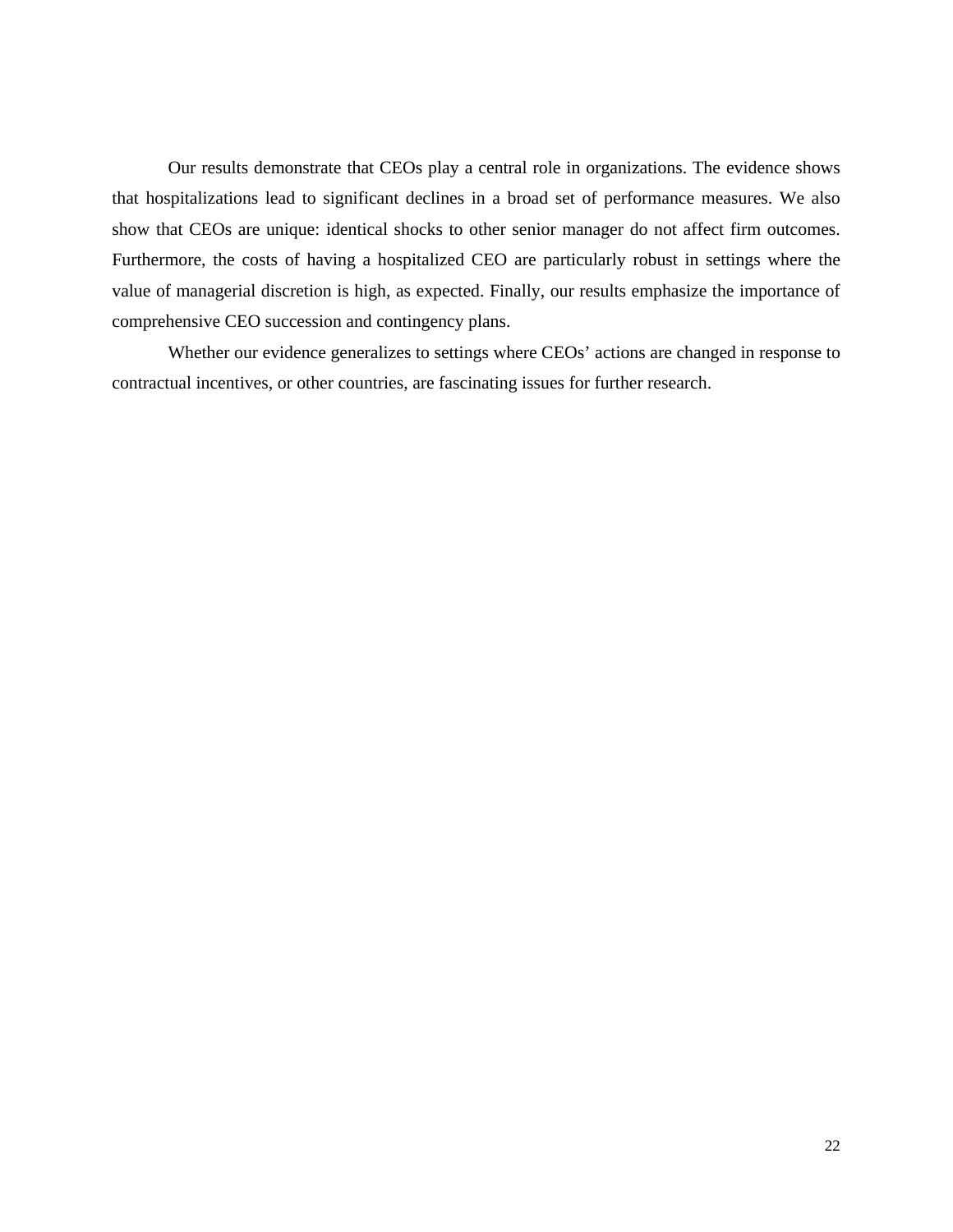#### *References*

- Bennedsen, Morten, Francisco Pérez-González, and Daniel Wolfenzon. 2010. "Do CEOs Matter?," Working Paper. Columbia and Stanford University.
- Bennedsen, Morten, Kasper M. Nielsen, Francisco Pérez-González, and Daniel Wolfenzon. 2007. "Inside the Family Firm: The Role of Families in Succession Decisions and Performance," *Quarterly Journal of Economics*, May, Vol. 122, No. 2: 647-691.
- Bertrand, Marianne, and Antoinette Schoar, 2003. "Managing with Style: The Effect of Managers on Firm Policies," *Quarterly Journal of Economics*, 118 (4), pp. 1169-1208.
- Bertrand, Marianne. 2009. "CEOs," *Annual Review of Economics*, 1, pp.121–49.
- Bloom Nick and John Van Reenen. 2007. "Measuring and Explaining Management Practices Across Firms and Countries," *Quarterly Journal of Economics*, Vol. 122 No. 4, 1351-1408.
- Bloom Nick, Benn Eifert, David McKenzie, Aprajit Mahajan and John Roberts. 2011, "Does Management Matter: Evidence from India," Working Paper. Stanford University.
- Chevalier, Judith, and Glenn Ellison, 1999. "Are Some Mutual Fund Managers Better than Others? Cross-Sectional Patterns in Behavior and Performance," *Journal of Finance*, LIV, 875-899.
- Coughlan, Anne T., Schmidt, Ronald M., 1985 "Executive Compensation, Management Turnover, and Firm Performance," *Journal of Accounting and Economics*, No. 7, pp. 43–66.
- Denis, David J. and Denis, Diane K. 1995. "Performance Changes Following Top Management Dismissals." *Journal of Finance*, 50 (4), pp. 1029-57.
- Fee, C. Edward and Charles J. Hadlock, 2004. "Management Turnover Across the Corporate Hierarchy," *Journal of Accounting and Economics*, Vol. 37, pp. 3–38.
- Fee, C. Edward, Charles J. Hadlock and Joshua R. Pierce, 2011. "Managers Who Lack Style: Evidence from Exogenous CEO changes," Working Paper. Michigan State University.
- Fisman, Raymond, 2001, "Estimating the Value of Political Connections," *American Economic Review*, Vol. 91, No. 4, pp. 1095-1102.
- Frank, Murray Z. and Vidhan K. Goyal, 2007. "Corporate Leverage: How Much Do Managers Really Matter?" Working Paper.
- Gabaix, Xavier and Augustin Landier, 2008. "Why has CEO Pay Increased so Much?," *Quarterly Journal of Economics*, Vol. 123(1), pp. 49-100.
- Graham, John R., Si Li, and Jiaping Qiu, 2011. "Managerial Attributes and Executive Compensation," Working Paper. Duke University.
- Hayes Rachel M. and Scott Schaefer. 1999. "How Much are Differences in Managerial Ability Worth?" *Journal of Accounting and Economics*, Vol. 27, pp. 125-148
- Hermalin, Benjamin E., and Michael S. Weisbach. 1998. "Endogenously Chosen Boards of Directors and Their Monitoring of the CEO." *American Economic Review*, Vol. 88, No. 1, 96-118.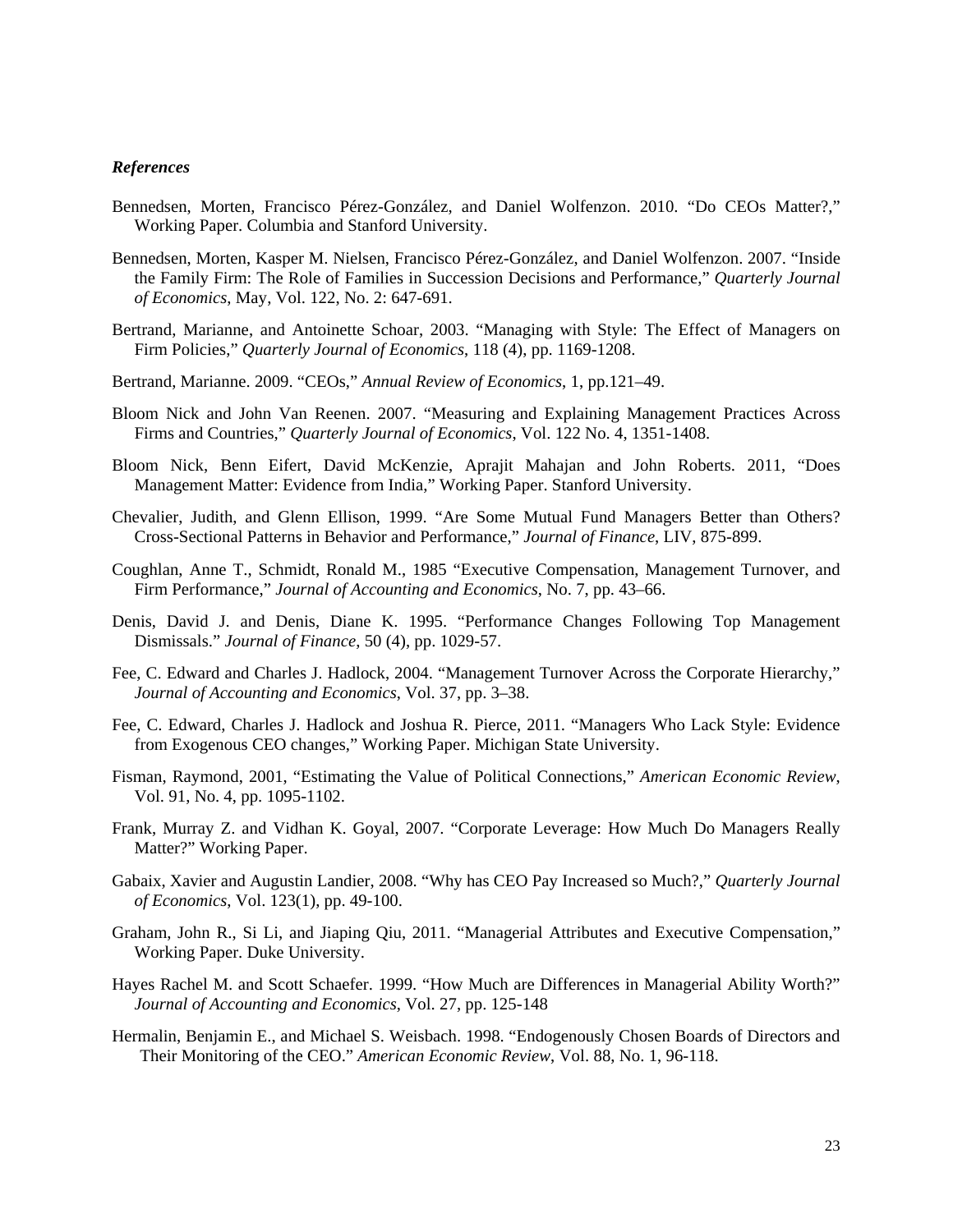- Huson, Mark R., Malatesta, Paul and Parrino, Robert. 2004. "Managerial Succession and Firm Performance." *Journal of Financial Economics*, 74 (2), pp. 237-75.
- Huson, Mark R., Robert Parrino, and Laura T. Starks, 2001, "Internal Monitoring Mechanisms and CEO Turnover: A Long Term Perspective," *Journal of Finance* 56, pp: 2265-2297.
- Jensen, Michael, Kevin J. Murphy, and Eric Wruck, 2004. "Remuneration: Where We've Been, How We Got to Here, What are the Problems, and How to Fix Them," Working Paper, Harvard University and University of Southern California.
- Jenter, Dirk, and Fadi Kanaan, 2010. "CEO Turnover and Relative Performance Evaluation", forthcoming, *Journal of Finance*,
- Johnson, Bruce W., Robert Magee, Nandu Nagarajan, and Herry Newman. 1985 "An Analysis of the Stock Price Reaction to Sudden Executive Death: Implications for the Management Labor Market," *Journal of Accounting and Economics*, VII, 151–174.
- Kaplan, Steven, Mark Klebanov, and Morten Sorensen (2011) "Which CEO Characteristics and Abilities Matter?" forthcoming *Journal of Finance*
- Khanna, Naveen, and Poulsen, Annette B. 1995. "Managers of Financially Distressed Firms: Villains or Scapegoats?" *Journal of Finance* 50, pp. 919–940.
- Landes, David S. 1986. "What Do Bosses Really Do?," *Journal of Economic History*, Vol. 46, No. 3, pp. 585-623.
- Malmendier, Ulrike M. and Geoffrey Tate. 2005. "CEO Overconfidence and Corporate Investment," *Journal of Finance*, Vol. 60 (6), pp. 2661-2700.
- Parrino, Robert, 1997. "CEO Turnover and Outside Succession: A Cross-sectional Analysis," *Journal of Financial Economics* 46, pp: 165-197.
- Pérez-González, Francisco. 2006. "Inherited Control and Firm Performance," *American Economic Review*, Vol. 96, No. 5, 1559-1588.
- Reinganum, Marc R., 1985. "The Effect of Executive Succession on Stockholder Wealth," *Administrative Science Quarterly*, No. 30, pp. 46–60.
- Shleifer, Andrei and Robert W. Vishny. 1989. "Management Entrenchment: The Case of Manager-Specific Assets," *Journal of Financial Economics*, 25, 123-139.
- Slovin, Myron B., and Marie E. Sushka. 1993. "Ownership Concentration, Corporate Control Activity, and Firm Value: Evidence from the Death of Inside Blockholders." *Journal of Finance*, Vol. 48, No. 4, 1293-1321.
- Warner, Jerold B., Watts, Ross L., and Wruck, Karen H. 1988. "Stock Prices and Top Management Changes." *Journal of Financial Economics*, Vol. 20, pp. 461-92.
- Weisbach, Michael S. 1988. "Outside Directors and CEO Turnover." *Journal of Financial Economics*, Vol. 20, pp. 431-460.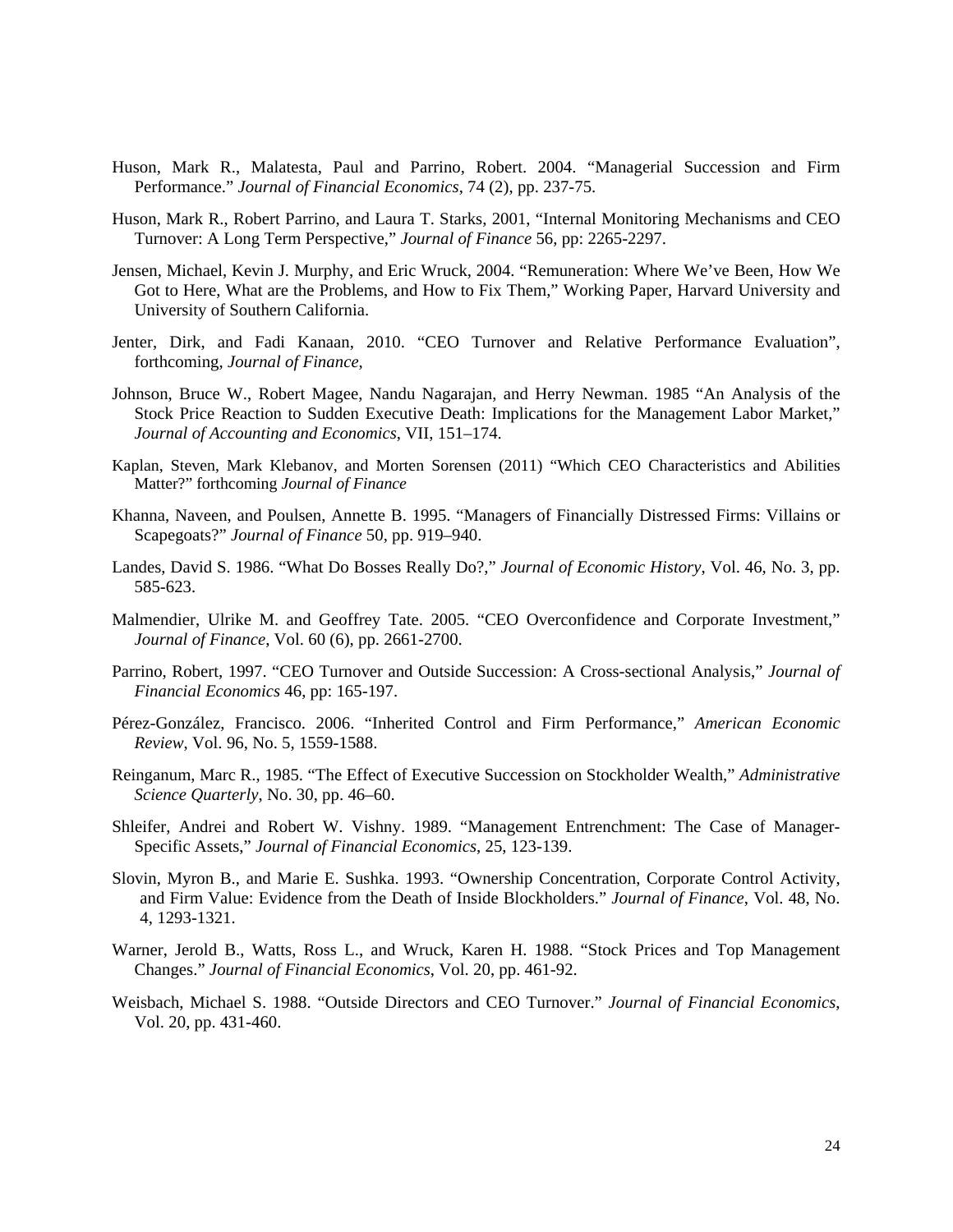#### **TABLE I. SUMMARY STATISTICS**

This table presents firm characteristics for non-financial, non-utility public limited liability firms in Denmark (A/S) between 1995 and 2007. Firms are classified as: (a) *event* firms (Column II) in cases where their chief executive officer (CEO) was hospitalized at least one day during the sample period according to data from Statistics Denmark, (b) *non‐event* (Column III), otherwise. *OROA* is the operating income (Primært resultat) to book value of assets. *Net income to assets* is the ratio of net income (Årets resultat) to book value of assets. Industry‐adjusted OROA is the difference between OROA and the average of its four-digit NACE (European industry classification system) benchmark. Revenue (omsætning) is the value of sales in Danish Kroner (DKK) in millions (constant 2008 DKK). *Ln assets* is the natural logarithm of the total book value of assets in millions (2008 DKK). *Ln employment* is the natural logarithm of the total number of employees. *Investment rate* is the rate of growth of total assets. *Firm age* is calculated using the earliest of the year of establishment, registration, or the firms' bylaws. *CEO age* is determined based on information from the Danish Civil Registration System. Standard errors are shown in parentheses.

| Variable                   | All       | <b>Event Firms</b> | <b>Non-Event Firms</b> | <b>Difference</b><br>$(II)-(III)$ |
|----------------------------|-----------|--------------------|------------------------|-----------------------------------|
|                            | (1)       | (11)               | (III)                  | (IV)                              |
| Operating return on assets | 0.0939    | 0.0951             | 0.0931                 | 0.0020                            |
| (OROA)                     | (0.0010)  | (0.0015)           | (0.0013)               | (0.0020)                          |
| Net income to assets       | 0.0555    | 0.0566             | 0.0548                 | 0.0018                            |
|                            | (0.0008)  | (0.0012)           | (0.0010)               | (0.0016)                          |
| Industry-adjusted OROA     | $-0.0001$ | 0.0014             | $-0.0012$              | 0.0026                            |
|                            | (0.0010)  | (0.0015)           | (0.0013)               | (0.0019)                          |
| Revenue                    | 125.6788  | 125.7473           | 125.6339               | 0.1133                            |
|                            | (5.4494)  | (10.2066)          | (6.0553)               | (11.8667)                         |
| Ln assets                  | 3.2121    | 3.1997             | 3.2202                 | $-0.0205$                         |
|                            | (0.0135)  | (0.0221)           | (0.0171)               | (0.0279)                          |
| Ln employment              | 3.5059    | 3.4916             | 3.5153                 | $-0.0237$                         |
|                            | (0.0104)  | (0.0167)           | (0.0133)               | (0.0214)                          |
| Investment rate            | 0.0529    | 0.0493             | 0.0553                 | $-0.0060$ ***                     |
|                            | (0.0009)  | (0.0014)           | (0.0012)               | (0.0019)                          |
| Firm age                   | 26.4925   | 27.7356            | 25.6785                | 2.0571***                         |
|                            | (0.2326)  | (0.3846)           | (0.2907)               | (0.4821)                          |
| CEO age                    | 50.9382   | 52.2394            | 50.0863                | 2.1531                            |
|                            | (0.0866)  | (0.1401)           | (0.1085)               | (0.1772)                          |
| Number of observations     | 76,354    | 30,211             | 46,143                 |                                   |
| Number of firms            | 8,798     | 3,125              | 5,673                  |                                   |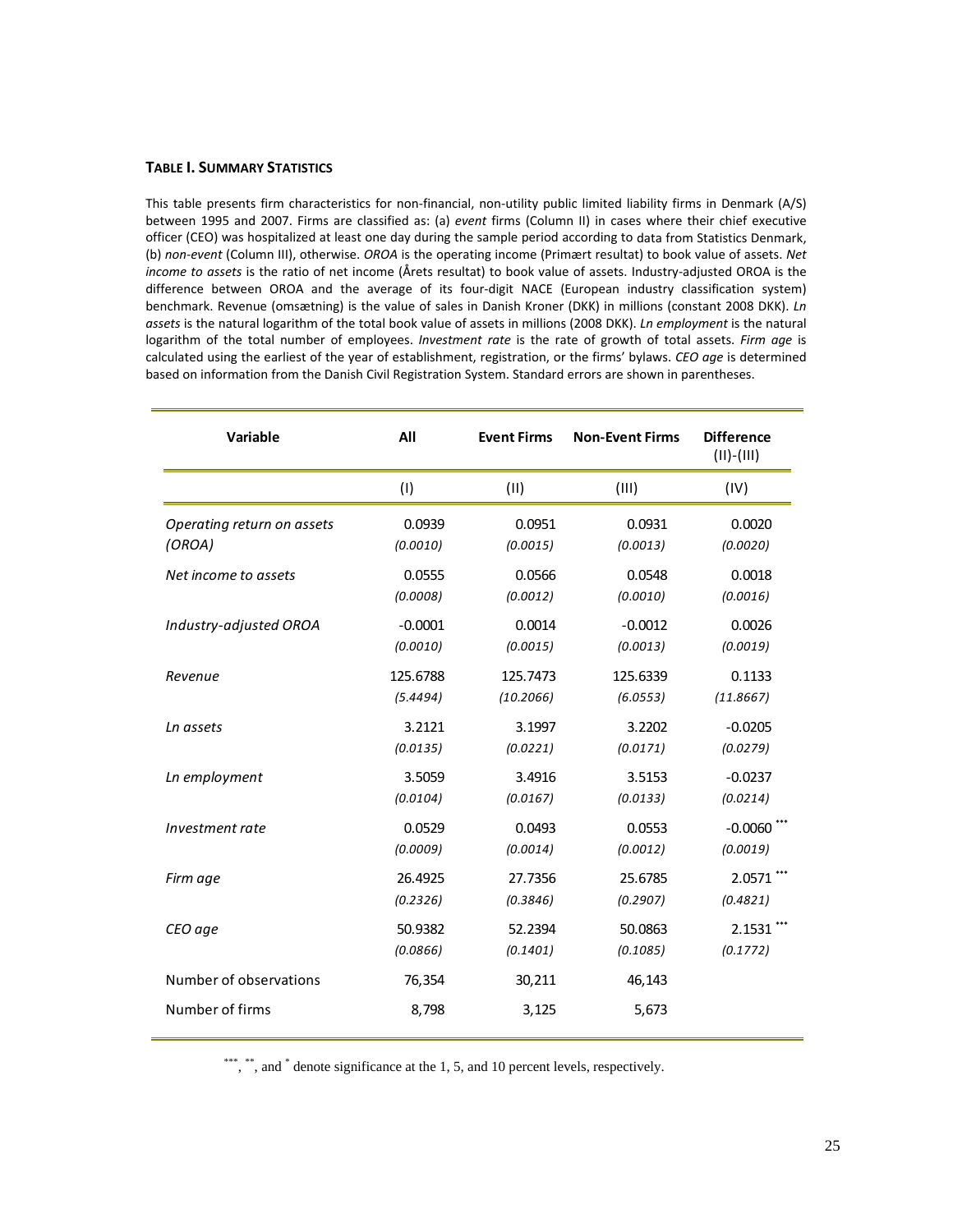### **TABLE II. NUMBER OF DAYS OF HOSPITAL STAY AND MEDICAL CONDITIONS**

This table presents hospitalization data for Chief Executive Officers (CEOs) of non‐financial, non‐utility public limited liability firms in Denmark (A/S) between 1995 and 2007. Data are classified by medical condition (main sickness) based on the *International Classification of Diseases* of the World Health Organization. Hospital data are constructed based on records from Statistics Denmark, which reports the number of days that an individual was hospitalized and reported as sick in a year.

| <b>Main Medical Condition</b>                                            |        |              | <b>Number of Days of Hospital Stay</b> |                |       |                |
|--------------------------------------------------------------------------|--------|--------------|----------------------------------------|----------------|-------|----------------|
|                                                                          | All    | $\mathbf{1}$ | $2 - 4$                                | $5-9$          | 10-19 | over 20        |
|                                                                          | (1)    | (11)         | (III)                                  | (IV)           | (V)   | (VI)           |
| All firm-years                                                           | 76,354 |              |                                        |                |       |                |
| No hospital stay                                                         | 71,411 |              |                                        |                |       |                |
| Hospital stay                                                            | 4,943  | 1,921        | 1,441                                  | 846            | 478   | 257            |
| Infectious and parasitic diseases                                        | 120    | 27           | 43                                     | 28             | 15    | $\overline{7}$ |
| Neoplasms                                                                | 374    | 90           | 88                                     | 73             | 56    | 67             |
| Endocrine, nutritional and metabolic diseases,<br>and immunity disorders | 64     | 15           | 19                                     | 24             | 4     | $\overline{2}$ |
| Diseases of the blood / blood-forming organs                             | 16     | 6            | 3                                      | $\overline{2}$ | 3     | 2              |
| Mental disorders                                                         | 26     | 10           | 8                                      | 5              | 2     | 1              |
| Diseases of the nervous system / sense organs                            | 234    | 89           | 76                                     | 42             | 18    | 9              |
| Diseases of the circulatory system                                       | 1026   | 270          | 284                                    | 229            | 168   | 75             |
| Diseases of the respiratory system                                       | 242    | 86           | 87                                     | 35             | 23    | 11             |
| Diseases of the digestive system                                         | 610    | 237          | 190                                    | 106            | 58    | 19             |
| Diseases of the genitourinary system                                     | 319    | 112          | 113                                    | 69             | 18    | 7              |
| Pregnancy, childbirth, post-natal complications                          | 5      | 5            | 0                                      | 0              | 0     | 0              |
| Diseases of the skin and subcutaneous tissue                             | 81     | 31           | 26                                     | 12             | 6     | 6              |
| Diseases of the musculoskeletal system<br>and connective tissue          | 416    | 172          | 100                                    | 79             | 45    | 20             |
| Congenital anomalies                                                     | 18     | 9            | 4                                      | 2              | 3     | $\Omega$       |
| Symptoms, signs, and ill-defined conditions                              | 836    | 486          | 242                                    | 73             | 23    | 12             |
| Injury and poisoning                                                     | 556    | 276          | 158                                    | 67             | 36    | 19             |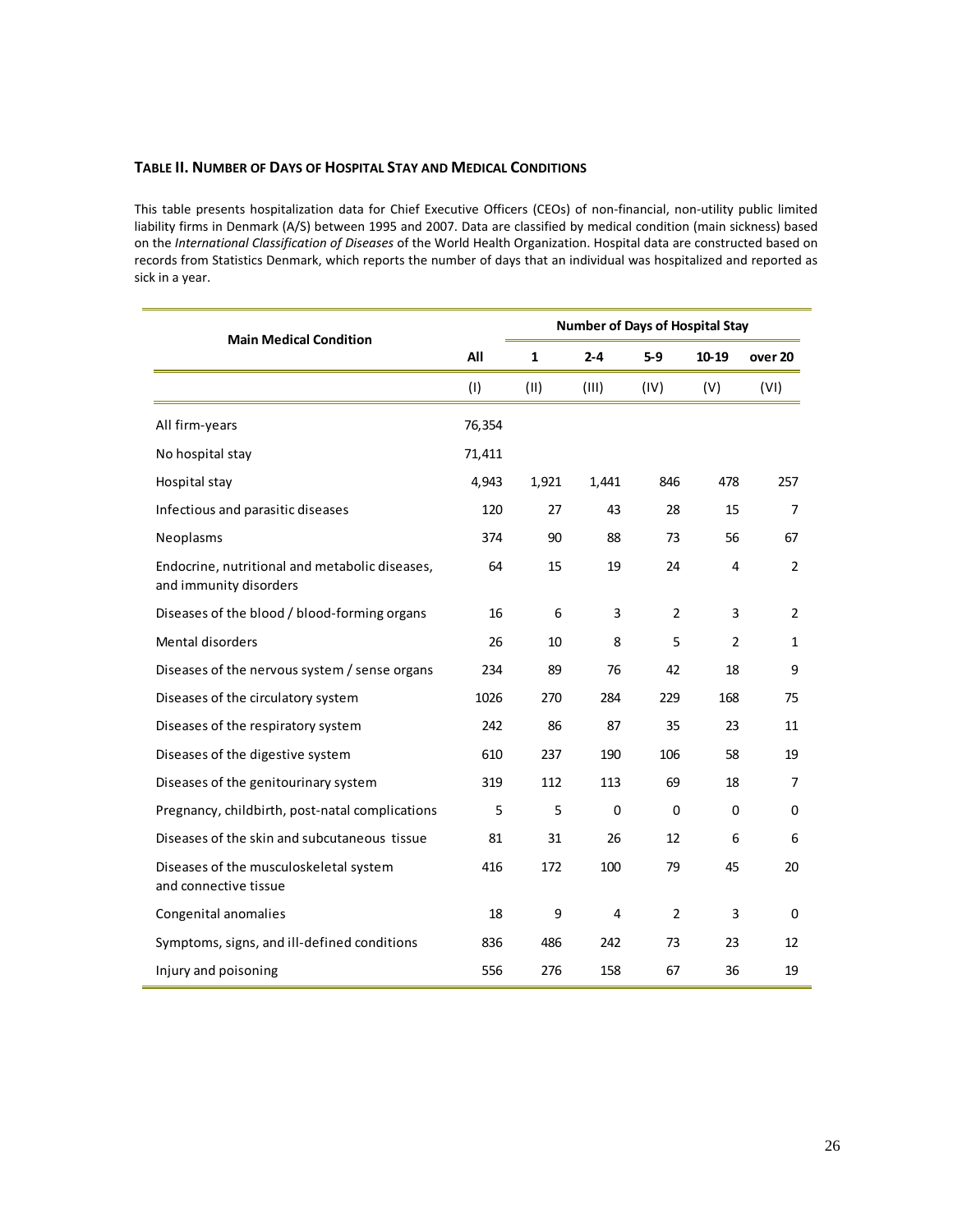#### **TABLE III. NUMBER OF DAYS OF HOSPITAL STAY AND FIRM PERFORMANCE: TABLE OF MEANS**

This table presents: (1) average performance measures as a function of the number of days that a firm's CEO stayed in the hospital in a given year (Panel A), (2) differences of means analysis (Panel B), and (3) results from quantile (median) regressions (Panel C). Performance measures include: (a) OROA: operating return on assets (Column I), the ratio of operating income to total assets, (b) Industry‐adjusted OROA (Column II): the difference between a firm's OROA and the average of its four‐digit NACE (European industry classification system) industry benchmark, and (c) Industry‐adjusted net income (Column III): the difference between a firm's net income to assets ratio and the average of its four‐digit NACE benchmark. Industry averages are calculated using firm‐year observations where CEOs were not hospitalized. Hospital day data are constructed based on hospitalization records from Statistics Denmark, which reports the number of days that an individual was hospitalized and reported as sick in a year. Standard errors are shown in parentheses.

|                                             |                   | <b>Dependent variables</b> |               |                     |  |  |  |
|---------------------------------------------|-------------------|----------------------------|---------------|---------------------|--|--|--|
|                                             |                   | <b>OROA</b>                | Ind Adj. OROA | Ind. Adj. NI/Assets |  |  |  |
|                                             | <b>Firm-Years</b> | (1)                        | (11)          | (III)               |  |  |  |
| All firm-years                              | 76,354            | 0.0939                     | $-0.0001$     | $-0.0002$           |  |  |  |
|                                             |                   | (0.0010)                   | (0.0010)      | (0.0007)            |  |  |  |
| Panel A. By number of days of hospital stay |                   |                            |               |                     |  |  |  |
| A. Odays                                    | 71,411            | 0.0941                     | 0.000002      | $-0.0001$           |  |  |  |
|                                             |                   | (0.0010)                   | (0.0010)      | (0.0008)            |  |  |  |
| B. 1 day                                    | 1,921             | 0.0964                     | 0.0023        | 0.0038              |  |  |  |
|                                             |                   | (0.0033)                   | (0.0033)      | (0.0027)            |  |  |  |
| C. $2-4$ days                               | 1,441             | 0.0974                     | 0.0027        | 0.0020              |  |  |  |
|                                             |                   | (0.0036)                   | (0.0036)      | (0.0031)            |  |  |  |
| D. $5-9$ days                               | 846               | 0.0830                     | $-0.0098$     | $-0.0100$           |  |  |  |
|                                             |                   | (0.0044)                   | (0.0044)      | (0.0037)            |  |  |  |
| E. $10-19$ days                             | 478               | 0.0770                     | $-0.0143$     | $-0.0098$           |  |  |  |
|                                             |                   | (0.0055)                   | (0.0055)      | (0.0049)            |  |  |  |
| F. At least 20 days                         | 257               | 0.0785                     | $-0.0167$     | $-0.0149$           |  |  |  |
|                                             |                   | (0.0089)                   | (0.0089)      | (0.0076)            |  |  |  |
| G. 0-4 days, all firms                      | 74,773            | 0.09419                    | 0.00011       | 0.00003             |  |  |  |
| $(A+B+C)$                                   |                   | (0.00098)                  | (0.00096)     | (0.00075)           |  |  |  |
| H. 0-4 days, event fims                     | 28,630            | 0.0959                     | 0.0022        | 0.0021              |  |  |  |
|                                             |                   | (0.0015)                   | (0.0015)      | (0.0012)            |  |  |  |
| I. At least 5 days                          | 1,581             | 0.0805                     | $-0.0123$     | $-0.0107$           |  |  |  |
| $(D+E+F)$                                   |                   | (0.0034)                   | (0.0034)      | (0.0029)            |  |  |  |
| <b>Panel B. Differences of Means</b>        |                   |                            |               |                     |  |  |  |
| J. 1 vs. 0 days                             |                   | 0.0023                     | 0.0023        | 0.0039              |  |  |  |
| $(B)$ minus $(A)$                           |                   | (0.0032)                   | (0.0032)      | (0.0027)            |  |  |  |
| K. At least 5 days minus 0-4 days           |                   | $-0.0137$ ***              | $-0.0124$ *** | $-0.0108$ ***       |  |  |  |
| $(1)$ minus $(G)$                           |                   | (0.0034)                   | (0.0034)      | (0.0029)            |  |  |  |
| L. At least 5 days minus 0-4 days,          |                   | $-0.0154$                  | $-0.0144$ *** | $-0.0128$ ***       |  |  |  |
| event firms only, (I) minus (H)             |                   | (0.0033)                   | (0.0033)      | (0.0029)            |  |  |  |
| <b>Panel C. Median Analysis</b>             |                   |                            |               |                     |  |  |  |
| M. 1 vs. 0 days                             |                   | 0.0040                     | 0.0020        | 0.0027              |  |  |  |
|                                             |                   | (0.0025)                   | (0.0022)      | (0.0019)            |  |  |  |
| N. At least 5 days minus 0-4 days           |                   | $-0.0076$ *                | $-0.0079$ *** | $-0.0062$ **        |  |  |  |
|                                             |                   | (0.0027)                   | (0.0025)      | (0.0021)            |  |  |  |
| O. At least 5 days minus 0-4 days,          |                   | $-0.0083$                  | $-0.0088$ **  | $-0.0074$ ***       |  |  |  |
| event firms only                            |                   | (0.0026)                   | (0.0024)      | (0.0022)            |  |  |  |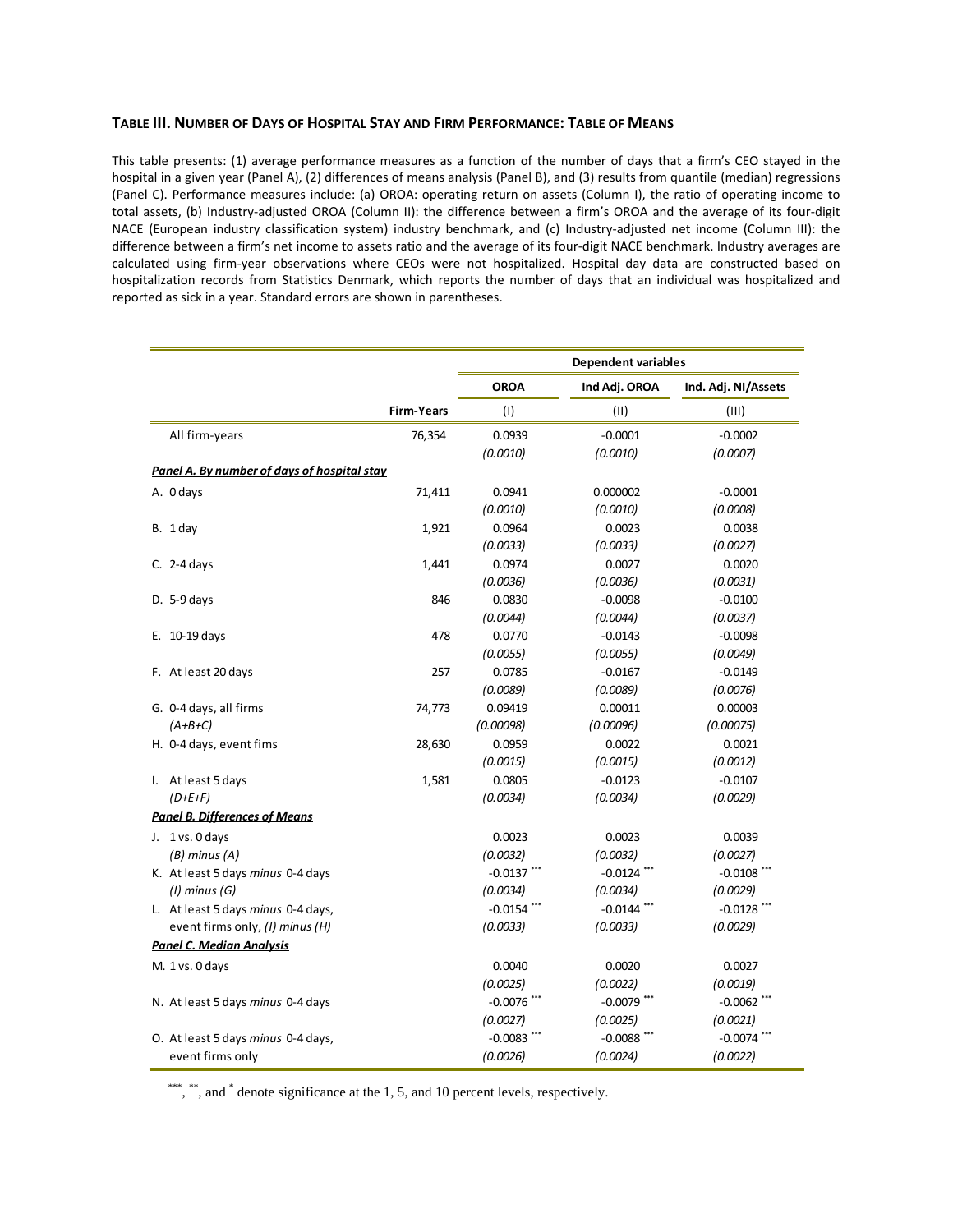### **TABLE IV. THE IMPACT OF CEO HOSPITALIZATION EVENTS ON FIRM PERFORMANCE**

This table examines the impact of CEO hospitalization events on firm operating performance. The dependent variable is *operating return on assets* (OROA), defined as the ratio of operating income to total assets. Hospital day data are constructed based on records from Statistics Denmark, which reports the number of days that an individual was hospitalized and reported as sick in a given year. N days of hospital stay, t, is the number of days of hospital stay for a CEO in a given year. N days of hospital stay, t-1 and *t‐2*, are the number of days of hospital stay for a CEO in the year (two years) prior, respectively. *At least 1, 5, 10 and 30 days hospitalized*, are indicator variables equal to one if a given CEO experienced a hospital stay of 1, 5, 10, or 30 days, respectively, in a given year, zero otherwise. Other controls where shown include: (i) *Ln assets*: the natural logarithm of the lagged value of total assets (in DKK millions), (ii) *Ln employment*: the natural logarithm of the lagged value of number of employees, (iii) *Industry OROA*: the average operating return on assets of the firm's four‐digit NACE industry benchmark, (iv) *CEO age*: the age of the incumbent CEO, and (v) *Firm age*: calculated using the earliest of the year of establishment, registration, or the firms' bylaws. Each column shows the results of a separate fixed effect regression using, respectively: (a) firm fixed effects (Columns I and II), and (b) firm‐CEO fixed effects (Columns III to VII). Clustered (firm) standard errors are shown in parentheses.

|                                  | Dependent variable: Operating Return on Assets (OROA) |                           |                           |                           |                           |                           |                           |
|----------------------------------|-------------------------------------------------------|---------------------------|---------------------------|---------------------------|---------------------------|---------------------------|---------------------------|
|                                  | (1)                                                   | (11)                      | (III)                     | (IV)                      | (V)                       | (VI)                      | (VII)                     |
| N days of hospital stay, t       | $-0.0004$ ***<br>(0.0001)                             | $-0.0004$ ***<br>(0.0001) | $-0.0004$ ***<br>(0.0001) | $-0.0004$ **<br>(0.0001)  | $-0.0004$ ***<br>(0.0001) |                           |                           |
| N days of hospital stay, t-1     |                                                       |                           |                           | $-0.0002$ **<br>(0.0001)  | $-0.0003$ ***<br>(0.0001) |                           |                           |
| N days of hospital stay, t-2     |                                                       |                           |                           |                           | $-0.0001$<br>(0.0001)     |                           |                           |
| At least 1 day hospitalized, t   |                                                       |                           |                           |                           |                           | 0.0030<br>(0.0019)        | 0.0023<br>(0.0018)        |
| At least 5 days hospitalized, t  |                                                       |                           |                           |                           |                           | $-0.0072$ **<br>(0.0032)  |                           |
| At least 10 days hospitalized, t |                                                       |                           |                           |                           |                           |                           | $-0.0112$<br>(0.0039)     |
| At least 30 days hospitalized, t |                                                       |                           |                           |                           |                           | $-0.0110$<br>(0.0116)     | $-0.0066$<br>(0.0117)     |
| Ln assets                        |                                                       | $-0.0222$ ***<br>(0.0024) | $-0.0241$ ***<br>(0.0026) | $-0.0241$ ***<br>(0.0026) | $-0.0241$ ***<br>(0.0026) | $-0.0240$ ***<br>(0.0026) | $-0.0240$ ***<br>(0.0026) |
| Ln employment                    |                                                       | 0.0017<br>(0.0021)        | 0.0019<br>(0.0022)        | 0.0019<br>(0.0022)        | 0.0018<br>(0.0022)        | 0.0018<br>(0.0022)        | 0.0018<br>(0.0022)        |
| <b>Industry OROA</b>             |                                                       | $0.8914$ ***<br>(0.0370)  | $0.8895$ ***<br>(0.0386)  | 0.8896 ***<br>(0.0386)    | 0.8897***<br>(0.0386)     | $0.8895$ ***<br>(0.0386)  | $0.8891$ ***<br>(0.0386)  |
| CEO age                          |                                                       | $-0.0006$ ***<br>(0.0001) | $-0.0008$ **<br>(0.0003)  | $-0.0008$ **<br>(0.0003)  | $-0.0007$ ***<br>(0.0003) | $-0.0008$ ***<br>(0.0003) | $-0.0008$ ***<br>(0.0003) |
| Firm age                         |                                                       | $-0.0001$<br>(0.0002)     |                           |                           |                           |                           |                           |
| Year controls                    | No                                                    | Yes                       | Yes                       | Yes                       | Yes                       | Yes                       | Yes                       |
| Fixed effect                     | Firm                                                  | Firm                      | Firm-CEO                  | Firm-CEO                  | Firm-CEO                  | Firm-CEO                  | Firm-CEO                  |
| Number of firm-years             | 76,354                                                | 76,354                    | 76,354                    | 76,354                    | 76,354                    | 76,354                    | 76,354                    |
| R-squared                        | 0.4791                                                | 0.5031                    | 0.5440                    | 0.5440                    | 0.5441                    | 0.5440                    | 0.5440                    |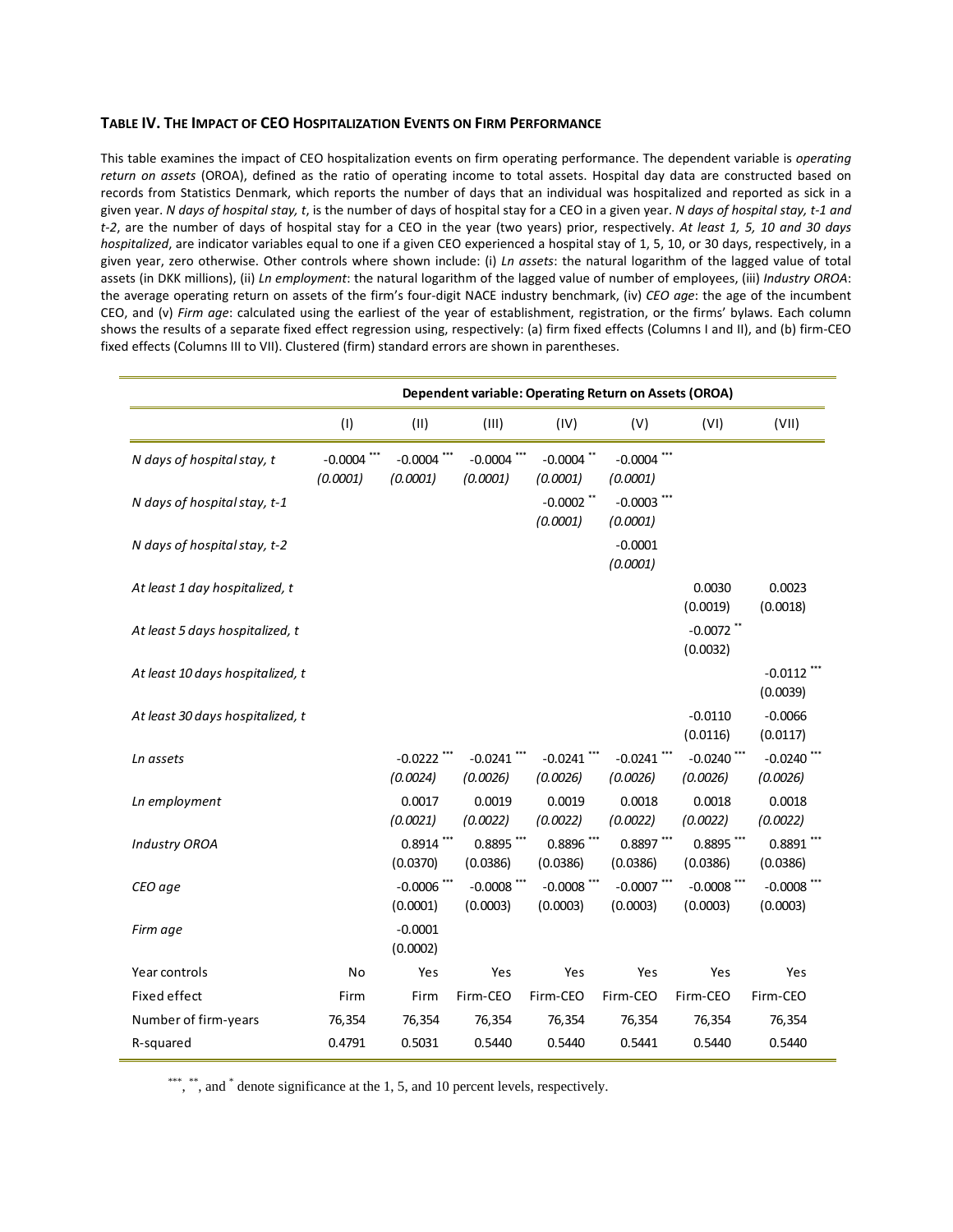#### **TABLE V. CEO HOSPITALIZATION EVENTS AND FIRM PERFORMANCE: ALTERNATIVE SPECIFICATIONS**

This table examines the impact of CEO hospitalization events on operating return on assets (OROA). OROA is defined as the ratio of operating income to total assets. *N days of hospital stay:* is the number of days of hospital stay for a CEO in a given year. *At least 10 days hospitalized*: is an indicator variable equal to one if a given CEO experienced a hospital stay of 10 days in a given year, zero otherwise. Columns I and II show results for CEO hospitalization events occurring to the individual that was reported as CEO of the firm as of November of the prior year. Columns III to V show results of IV‐2SLS specifications in which the number of days of hospital stay occurring to the individual that was reported as CEO of the firm in a given year is instrumented by the fraction of patients that spend at least 10 days at the hospital for a given medical condition (99 diagnosis) between 1995 and 2007 for the entire Danish population. Columns VI and VII show results for CEO hospitalization events occurring to the individual that was reported as CEO of the firm in a given year, except for hospitalization events that occur to CEOs who had a previous hospital stay since 1995, which are set to zero. Columns VI and VII seek to capture the effect of the first hospitalization event occurring to a CEO during the sample period. Additional controls in Columns II, IV, V, and VII include (estimated coefficients are not shown): (i) *Ln assets*: the natural logarithm of the lagged value of total assets (in DKK millions), (ii) *Ln employment*: the natural logarithm of the lagged value of number of employees, (iii) *Mean industry OROA*: the average operating return on assets of the firm's four‐ digit NACE industry benchmark, and (iv) year indicator variables. Each column shows results for a separate fixed effect (firm‐CEO) specification. The number of observations in Columns I and II reflects the additional requirement of identifying a CEO using data from a year prior. In Columns III to V, nine observations for which no within firm variation exists drop from the analysis. Clustered (firm) standard errors are shown in parentheses.

|                               |                       | Dependent variable: Operating Return on Assets (OROA) |                         |                                    |                       |                       |                          |  |  |
|-------------------------------|-----------------------|-------------------------------------------------------|-------------------------|------------------------------------|-----------------------|-----------------------|--------------------------|--|--|
|                               | (1)                   | (11)                                                  | (III)                   | (IV)                               | (V)                   | (VI)                  | (VII)                    |  |  |
| N days of hospital stay       | $-0.0004$<br>(0.0001) | $-0.0004$ **<br>(0.0002)                              | $-0.0011$ *<br>(0.0006) | $-0.0010$ <sup>*</sup><br>(0.0006) |                       | $-0.0005$<br>(0.0002) | $-0.0004$ **<br>(0.0002) |  |  |
| At least 10 days hospitalized |                       |                                                       |                         |                                    | $-0.0337$<br>(0.0204) |                       |                          |  |  |
| Year controls                 | No                    | Yes                                                   | No                      | Yes                                | Yes                   | No                    | Yes                      |  |  |
| Firm controls                 | No                    | Yes                                                   | No                      | Yes                                | Yes                   | No                    | Yes                      |  |  |
| Firm-CEO fixed effects        | Yes                   | Yes                                                   | Yes                     | Yes                                | Yes                   | Yes                   | Yes                      |  |  |
| IV-2SLS                       | No                    | No                                                    | Yes                     | Yes                                | Yes                   | No                    | No                       |  |  |
| Number of firm-years          | 65,038                | 65,038                                                | 76,345                  | 76,345                             | 76,345                | 76,354                | 76,354                   |  |  |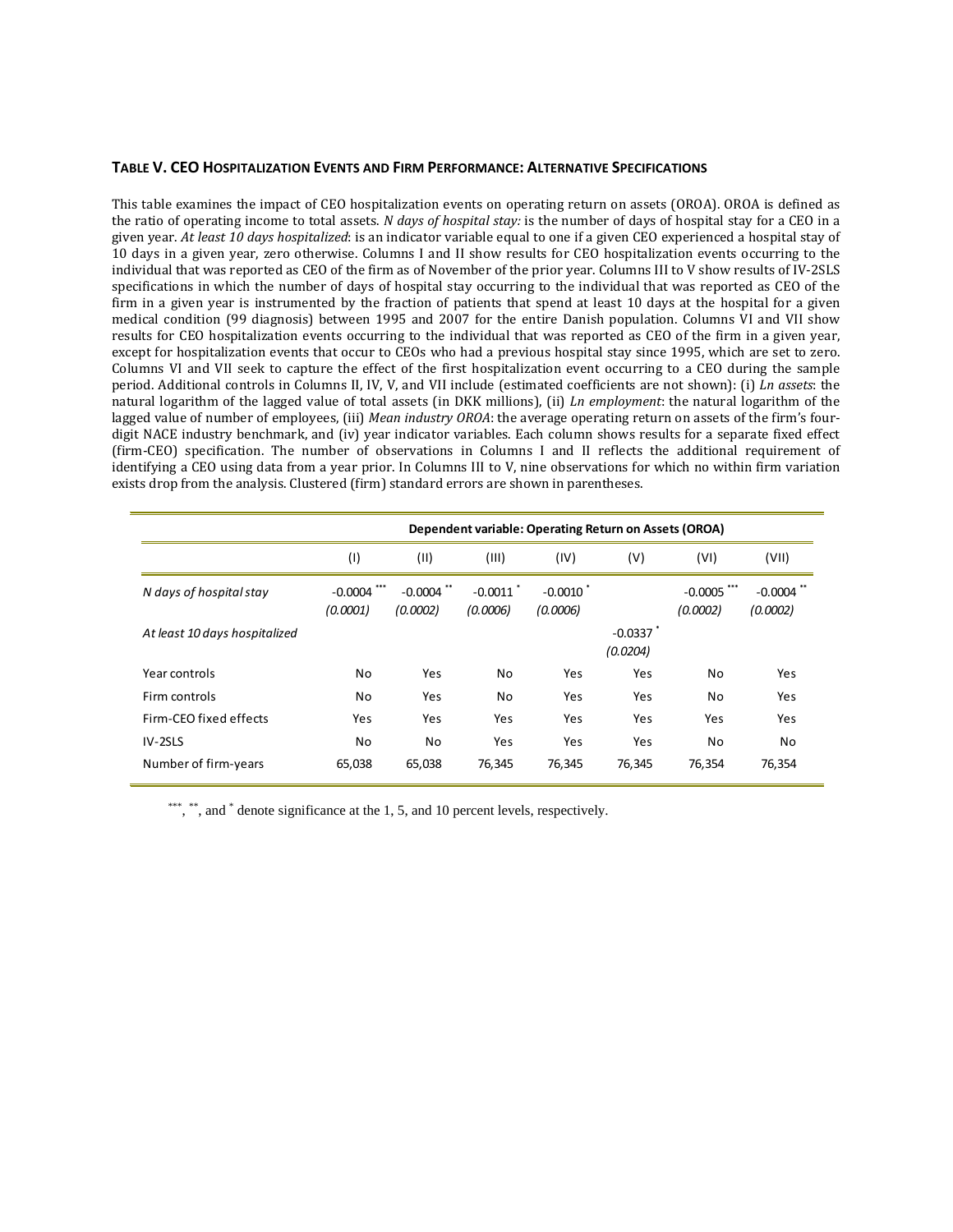### **TABLE VI. THE IMPACT OF CEO HOSPITALIZATION EVENTS ON FIRM PERFORMANCE: ALTERNATIVE OUTCOME VARIABLES**

This table examines the impact of CEO hospitalization events on: (a) *Net income/assets* (Columns I and II): the ratio of net income to total assets, (b) *Ln revenue* (Columns III and IV): the natural logarithm of sales in DKK millions, (c) *Ln assets* (Columns V and VI): the natural logarithm of total book value of assets in DKK millions, and (d) *Investment rate* (Columns VII and VIII): the rate of growth of total assets. *N days of hospital stay, t*, is the number of days of hospital stay for a CEO in a given year. *N days of hospital stay, t‐1* is the number of days of hospital stay for a CEO in the prior year. All specifications include year indicator variables as controls (results not shown). Additional controls in Columns II, IV, VI and VII include: (i) *Ln employment*: the natural logarithm of the lagged value of number of employees, and (ii) *Mean industry net income to assets ratio*: the mean ratio of net income to total assets of the firm's four-digit NACE industry benchmark (estimated coefficients are not shown). Columns II, IV, and VIII also include *Ln assets*: the natural logarithm of the lagged value of total assets (in DKK millions) as an additional control variable. Each column shows results for a separate fixed effect (firm‐CEO) specification. Clustered (firm) standard errors are shown in parentheses.

|                              |                          | Net income / Assets       | <b>Ln Revenue</b>        |                          |                           | <b>Ln Assets</b>          |                           | <b>Investment Rate</b>    |  |
|------------------------------|--------------------------|---------------------------|--------------------------|--------------------------|---------------------------|---------------------------|---------------------------|---------------------------|--|
|                              | (1)                      | (II)                      | (III)                    | (IV)                     | (V)                       | (VI)                      | (VII)                     | (VIII)                    |  |
| N days of hospital stay, t   | $-0.0003$ **<br>(0.0001) | $-0.0003$ ***<br>(0.0001) | $-0.0006$<br>(0.0004)    | $-0.0006$<br>(0.0003)    | $-0.0012$ ***<br>(0.0004) | $-0.0013$ ***<br>(0.0003) | $-0.0008$ ***<br>(0.0003) | $-0.0009$ ***<br>(0.0002) |  |
| N days of hospital stay, t-1 | $-0.0001$<br>(0.0001)    | $-0.0001$<br>(0.0001)     | $-0.0007$ **<br>(0.0003) | $-0.0005$ **<br>(0.0002) | $-0.0008$ ***<br>(0.0003) | $-0.0007$ ***<br>(0.0002) | $-0.0002$<br>(0.0003)     | $-0.0004$<br>(0.0003)     |  |
| Year controls                | Yes                      | Yes                       | Yes                      | Yes                      | Yes                       | Yes                       | Yes                       | Yes                       |  |
| Firm controls                | No                       | Yes                       | No                       | Yes                      | No                        | Yes                       | No                        | Yes                       |  |
| Firm-CEO fixed effects       | Yes                      | Yes                       | Yes                      | Yes                      | Yes                       | Yes                       | Yes                       | Yes                       |  |
| Number of firm-years         | 76,354                   | 76,354                    | 76,354                   | 76,354                   | 76,354                    | 76,354                    | 76,354                    | 76,354                    |  |
| R-squared                    | 0.4917                   | 0.5050                    | 0.9260                   | 0.9533                   | 0.9490                    | 0.9588                    | 0.2025                    | 0.3060                    |  |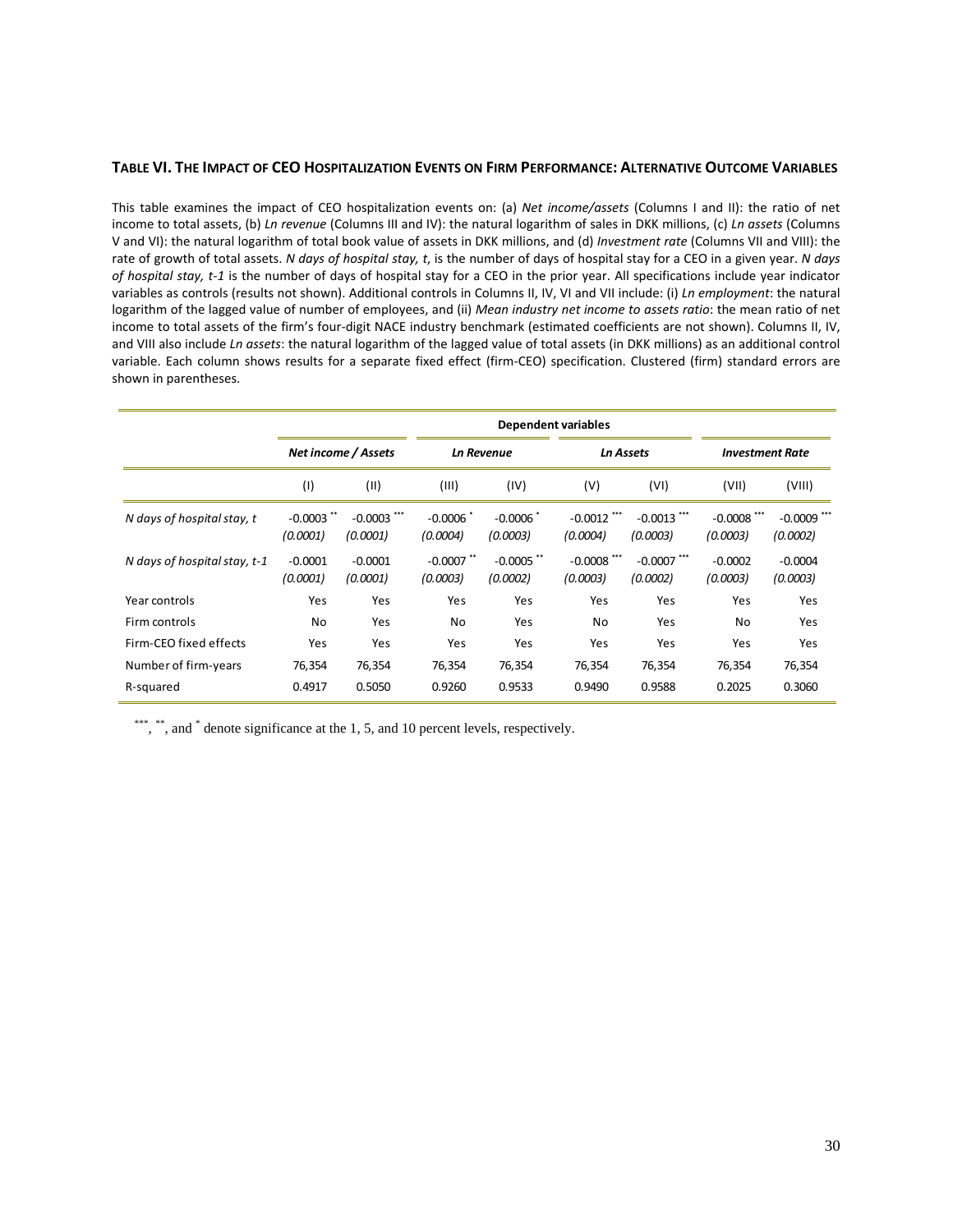#### **TABLE VII. ARE CEOS UNIQUE? OTHER MANAGERS' HOSPITALIZATION EVENTS AND FIRM PERFORMANCE**

This table examines the impact of senior manager's (non‐CEO) hospitalization events on: (a) *Operating return on assets* (OROA) (Columns I to III): the ratio of operating income to total assets, (b) *Net income to assets* (Column IV): the ratio of net income to total assets, (c) *Ln revenue* (Column V): the natural logarithm of sales in DKK millions, (d) *Ln assets* (Column VI): the natural logarithm of total book value of assets in DKK millions, and (e) *Investment rate* (Column VII): the rate of growth of total assets. Hospital day data are constructed based on records from Statistics Denmark, which reports the number of days that an individual was hospitalized and reported as sick in a given year. For each firm-year observation, we: (1) use employment data and randomly select a non-CEO senior manager, and (2) obtain matching hospitalization data from Statistics Denmark. *N days of hospital stay, t*, is the number of days of hospital stay for the randomly selected senior manager in a given year. *N days of hospital stay, t‐1 and t‐2*, are the number of days of hospital stay for the randomly selected senior manager in the year (two years) prior, respectively. *At least 1 and 10 days hospitalized*: are indicator variables equal to one if the randomly selected senior manager experienced a hospital stay of 1 or 10 days, respectively, in a given year, and zero otherwise. All specifications include the following variables as controls (estimated coefficients not shown): (i) *Ln assets*: the natural logarithm of the lagged value of total assets in DKK millions (except for Column VI, where it is omitted), (ii) *Ln employment*: the natural logarithm of the lagged value of number of employees, (iii) *Mean industry OROA*: the average operating return on assets of the firm's four‐digit NACE industry benchmark, and (iv) year controls. Each column shows results for a separate fixed effect (firm) specification. Clustered (firm) standard errors are shown in parentheses.

|                                  |                         | <b>Dependent variables</b> |                         |                         |                         |                         |                         |  |
|----------------------------------|-------------------------|----------------------------|-------------------------|-------------------------|-------------------------|-------------------------|-------------------------|--|
|                                  |                         | <b>OROA</b>                |                         | NI/Assets               | Ln Rev.                 | <b>Ln Assets</b>        | Inv. Rate               |  |
|                                  | (1)                     | (11)                       | (III)                   | (IV)                    | (V)                     | (VI)                    | (VII)                   |  |
| N days of hospital stay, t       | $-0.00020$<br>(0.00017) | $-0.00020$<br>(0.00017)    |                         | $-0.00007$<br>(0.00016) | $-0.00029$<br>(0.00050) | $-0.00069$<br>(0.00044) | $-0.00041$<br>(0.00032) |  |
| N days of hospital stay, t-1     |                         | 0.00023<br>(0.00023)       |                         |                         |                         |                         |                         |  |
| N days of hospital stay, t-2     |                         | $-0.00021$<br>(0.00033)    |                         |                         |                         |                         |                         |  |
| At least 1 day hospitalized, t   |                         |                            | 0.00375<br>(0.00288)    |                         |                         |                         |                         |  |
| At least 10 days hospitalized, t |                         |                            | $-0.00972$<br>(0.00741) |                         |                         |                         |                         |  |
| Year controls                    | Yes                     | Yes                        | Yes                     | Yes                     | Yes                     | Yes                     | Yes                     |  |
| Firm controls                    | Yes                     | Yes                        | Yes                     | Yes                     | Yes                     | Yes                     | Yes                     |  |
| Firm fixed effects               | Yes                     | Yes                        | Yes                     | Yes                     | Yes                     | Yes                     | Yes                     |  |
| Number of firm-years             | 76,354                  | 76,354                     | 76,354                  | 76,354                  | 76,354                  | 76,354                  | 76,354                  |  |
| R-squared                        | 0.50266                 | 0.50267                    | 0.50267                 | 0.45760                 | 0.94732                 | 0.95075                 | 0.26392                 |  |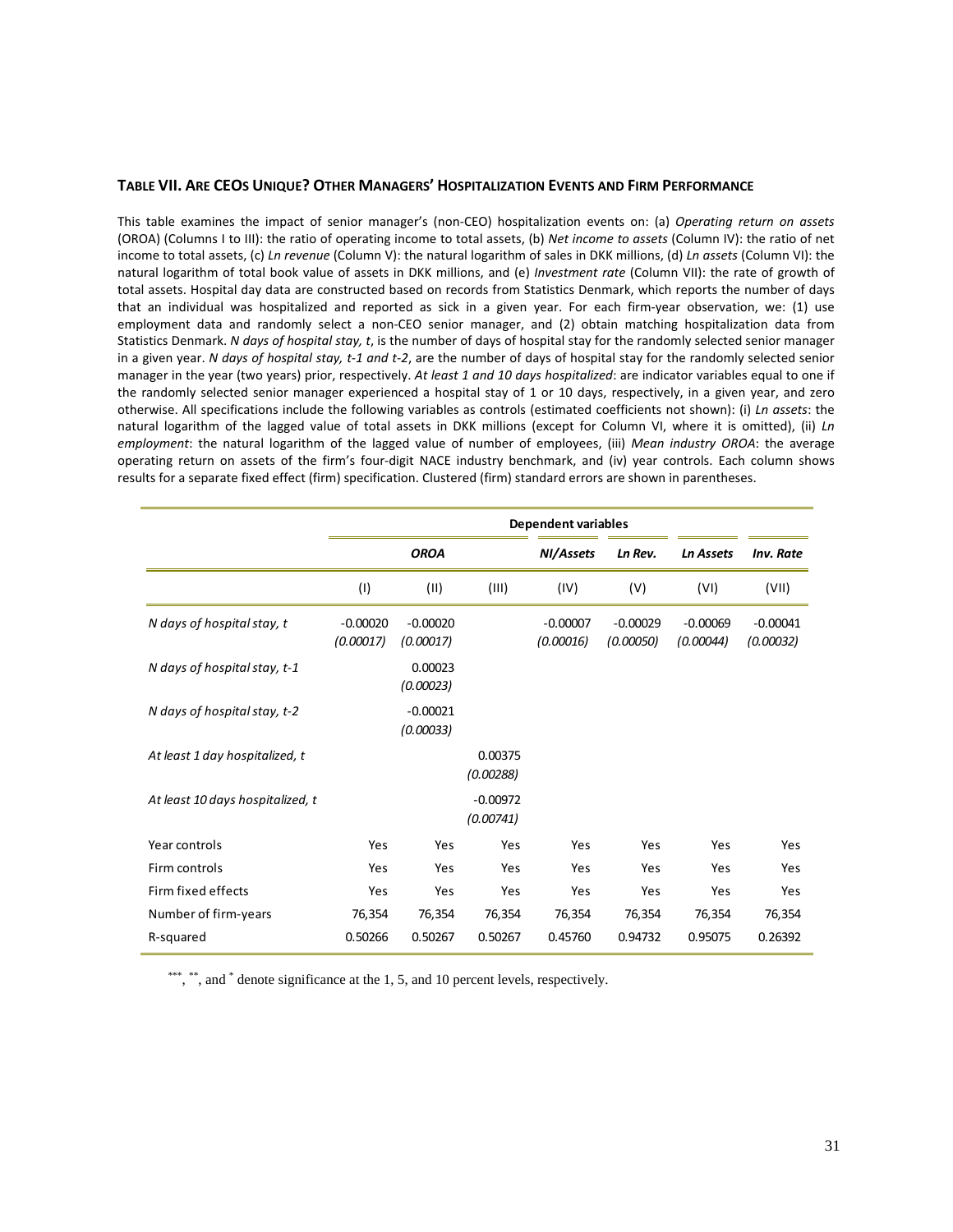### **TABLE VIII. CEO HOSPITALIZATION EVENTS ON FIRM PERFORMANCE: CEO CHARACTERISTICS**

This table examines the impact of CEO hospitalization events on firm performance when event firms are classified into subsamples based on a number of CEO's individual characteristics at the time of the initial hospitalization event (non-event firms are omitted from the analysis). The dependent variables are: (a) *Operating return on assets* (OROA) (Column I): the ratio of operating income to total assets, (b) *Net income to assets* (Column II): the ratio of net income to total assets, (c) *Ln revenue* (Column III): the natural logarithm of sales in DKK millions, (d) *Ln assets* (Column IV): the natural logarithm of total book value of assets in DKK millions, and (e) *Investment rate* (Column V): the rate of growth of total assets. Each estimated coefficient in the table reports the effect of *N days of hospital stay*, the number of days of hospital stay for a CEO in the current and immediately prior years on each of the outcome variables. Each estimated coefficient corresponds to a separate regression that results from a fixed effects (firm‐CEO) specification. Individual characteristics include: (1) *CEO tenure* (Panel A): is the number of years since the individual first appears as CEO of the firm, (b) *CEO age* (Panel B): the age of the CEO at the time of the initial hospitalization event, (c) *CEO status* (Panel C): whether the CEO was alive or passed away during the hospitalization year based on data from the Danish Civil Registration System, and (d) *CEO education* (Panel D): whether or not the CEO obtained a college education based on data from Statistics Denmark. All specifications include the following variables as controls (estimated coefficients not shown): (i) *Ln assets*: the natural logarithm of the lagged value of total assets in DKK millions (except for Column IV, where it is omitted), (ii) *Ln employment*: the natural logarithm of the lagged value of number of employees, (iii) *Mean industry OROA*: the average operating return on assets of the firm's four‐digit NACE industry benchmark, and (iv) year controls. Clustered (firm) standard errors are shown in parentheses.

|                                        |                   |               |               | <b>Dependent variables</b> |                  |               |
|----------------------------------------|-------------------|---------------|---------------|----------------------------|------------------|---------------|
|                                        |                   | <b>OROA</b>   | NI/Assets     | <b>Ln Revenue</b>          | <b>Ln Assets</b> | Inv. Rate     |
|                                        | <b>Firm-Years</b> | (1)           | (11)          | (III)                      | (IV)             | (V)           |
| Panel A. By CEO Tenure Characteristics |                   |               |               |                            |                  |               |
| Tenure $\leq 2$                        | 8,406             | $-0.0002$     | $-0.00003$    | $-0.0003$                  | $-0.0004$        | $-0.0008$ **  |
|                                        |                   | (0.0003)      | (0.0003)      | (0.0006)                   | (0.0006)         | (0.0004)      |
| $2$ <tenure <math="">\leq 7</tenure>   | 15,013            | $-0.0003$ *** | $-0.0003$ *** | $-0.0008$ ***              | $-0.0009$ ***    | $-0.0006$ **  |
|                                        |                   | (0.0001)      | (0.0001)      | (0.0003)                   | (0.0002)         | (0.0002)      |
| $T$ enure > 8                          | 6,792             | $-0.0005$     | $-0.0004$     | $0.0012$ <sup>*</sup>      | $-0.0027$ ***    | $-0.0005$     |
|                                        |                   | (0.0004)      | (0.0003)      | (0.0007)                   | (0.0009)         | (0.0006)      |
| Panel B. By CEO Age                    |                   |               |               |                            |                  |               |
| $Age \geq 64$                          | 2,847             | $-0.0004$     | $-0.0004$     | 0.0004                     | $-0.0008$        | $-0.0003$     |
|                                        |                   | (0.0004)      | (0.0003)      | (0.0008)                   | (0.0007)         | (0.0004)      |
| Age < 64                               | 27,364            | $-0.0003$ *** | $-0.0002$ **  | $-0.0006$ **               | $-0.0010$ ***    | $-0.0007$ *** |
|                                        |                   | (0.0001)      | (0.0001)      | (0.0002)                   | (0.0002)         | (0.0002)      |
| Panel C. By CEO Status                 |                   |               |               |                            |                  |               |
| CEO passed away                        | 1,142             | $-0.0001$     | 0.00001       | $-0.0004$                  | $-0.0001$        | 0.0001        |
|                                        |                   | (0.0004)      | (0.0003)      | (0.0008)                   | (0.0009)         | (0.0005)      |
| CEO is alive                           | 29,069            | $-0.0003$ *** | $-0.0003$ *** | $-0.0005$ **               | $-0.0011$ ***    | $-0.0007$ *** |
|                                        |                   | (0.0001)      | (0.0001)      | (0.0002)                   | (0.0002)         | (0.0002)      |
| <b>Panel D. By CEO Education</b>       |                   |               |               |                            |                  |               |
| College                                | 9,492             | $-0.0004$     | $-0.0003$ *** | $-0.0005$ **               | $-0.0011$ ***    | $-0.0005$ **  |
|                                        |                   | (0.0001)      | (0.0001)      | (0.0002)                   | (0.0003)         | (0.0002)      |
| Non-College                            | 20,719            | $-0.0002$     | $-0.0002$     | $-0.0005$                  | $-0.0009$ **     | $-0.0007$ *** |
|                                        |                   | (0.0002)      | (0.0001)      | (0.0004)                   | (0.0004)         | (0.0003)      |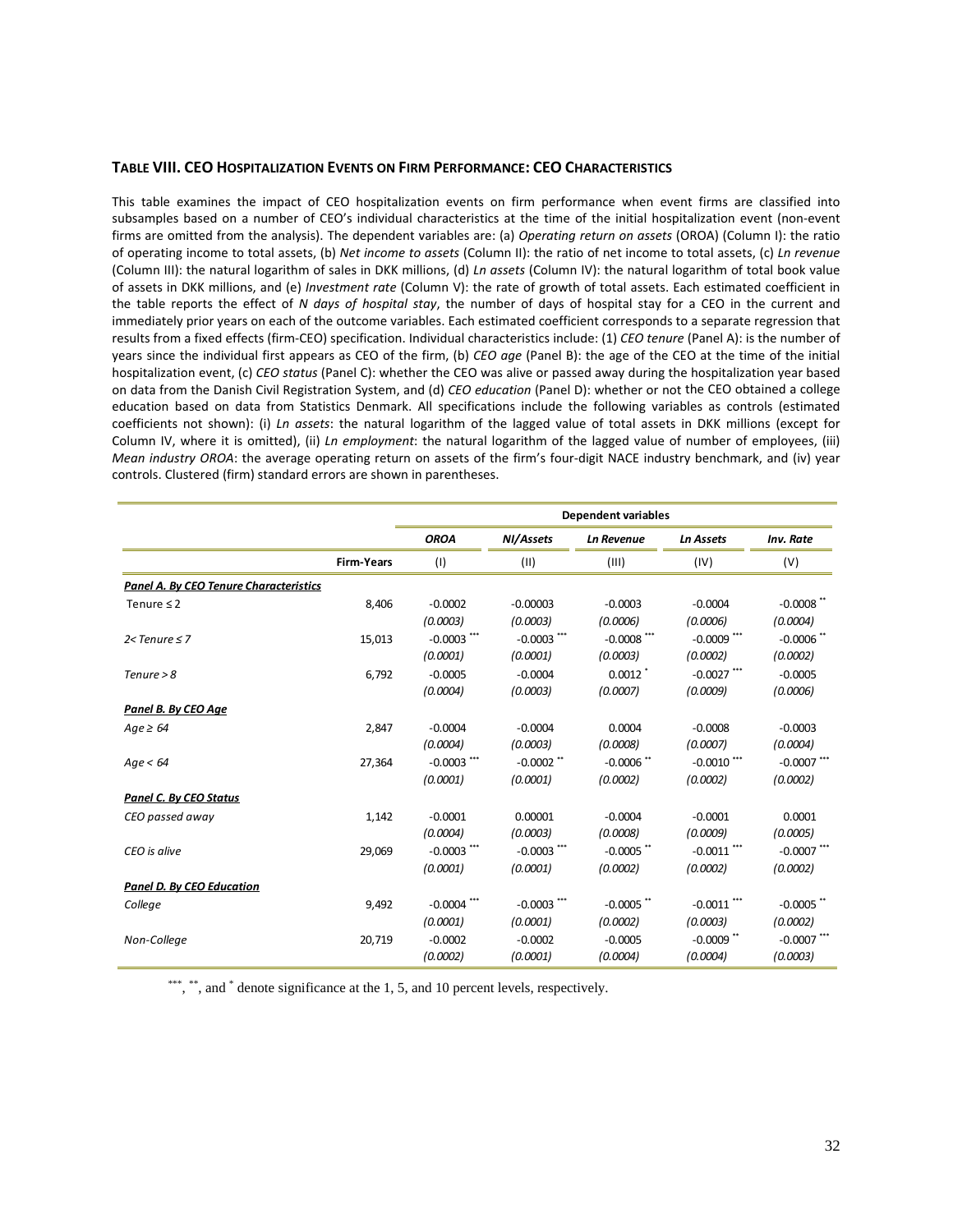#### **TABLE IX. WHAT ACTIONS DO CEOS PERFORM?**

This table examines the impact of CEO hospitalization events on firm performance when event firms are classified into subsamples based on their industry (Panel A) and firm (Panel B) relative growth prospects (non-event firms are omitted from the analysis). The dependent variables are: (a) *Operating return on assets* (OROA) (Column I): the ratio of operating income to total assets, (b) *Net income to assets* (Column II): the ratio of net income to total assets, (c) *Ln revenue* (Column III): the natural logarithm of sales in DKK millions, (d) *Ln assets* (Column IV): the natural logarithm of total book value of assets in DKK millions, and (e) *Investment rate* (Column V): the rate of growth of total assets. Each estimated coefficient in the table reports the effect of *N days of hospital stay*, the number of days of hospital stay for a CEO in the current and immediately prior years on each of the outcome variables. Each estimated coefficient corresponds to a separate regression that results from a fixed effects (firm‐CEO) specification. In Panel A, event firms are classified into the "high" (low) industry growth grouping whenever the aggregate rate of growth in the industry (four-digit NACE classification) value of total assets was above (below) the median of the sample for the 1995-2007 period. In Panel B, event firms are classified into the "high" (low) firm growth category whenever the firm five‐year average investment rate prior to the hospitalization event was above (below) the median. All specifications include the following variables as controls (estimated coefficients not shown): (i) *Ln assets*: the natural logarithm of the lagged value of total assets in DKK millions (except for Column IV, where it is omitted), (ii) *Ln employment*: the natural logarithm of the lagged value of number of employees, (iii) *Mean industry OROA*: the average operating return on assets of the firm's four‐digit NACE industry benchmark, and (iv) year controls. Clustered (firm) standard errors are shown in parentheses.

|                                    |                   |                                 |                           | <b>Dependent variables</b> |                           |                           |
|------------------------------------|-------------------|---------------------------------|---------------------------|----------------------------|---------------------------|---------------------------|
|                                    |                   | <b>OROA</b>                     | NI/Assets                 | <b>Ln Revenue</b>          | <b>Ln Assets</b>          | <b>Inv. Rate</b>          |
|                                    | <b>Firm-Years</b> | (1)                             | (11)                      | (III)                      | (IV)                      | (V)                       |
| <b>Panel A. By Industry Growth</b> |                   |                                 |                           |                            |                           |                           |
| High industry growth               | 14,977            | $-0.0003$<br>(0.0001)           | $-0.0002$ **<br>(0.0001)  | $-0.0006$ **<br>(0.0002)   | $-0.0012$ ***<br>(0.0003) | $-0.0007$ *<br>(0.0003)   |
| Low industry growth                | 15,234            | $-0.0003$ $\degree$<br>(0.0002) | $-0.0003$ $*$<br>(0.0002) | $-0.0002$<br>(0.0005)      | $-0.0003$<br>(0.0005)     | $-0.0004$<br>(0.0002)     |
| <u>Panel B. By Firm Growth</u>     |                   |                                 |                           |                            |                           |                           |
| High firm growth                   | 15,102            | $-0.0003$ **<br>(0.0001)        | $-0.0002$ **<br>(0.0001)  | $-0.0008$ ***<br>(0.0003)  | $-0.0006$ ***<br>(0.0002) | $-0.0007$ ***<br>(0.0003) |
| Low firm growth                    | 15,109            | $-0.0005$ **<br>(0.0002)        | $-0.0003$<br>(0.0002)     | 0.0003<br>(0.0005)         | $-0.0016$ ***<br>(0.0006) | $-0.0003$<br>(0.0003)     |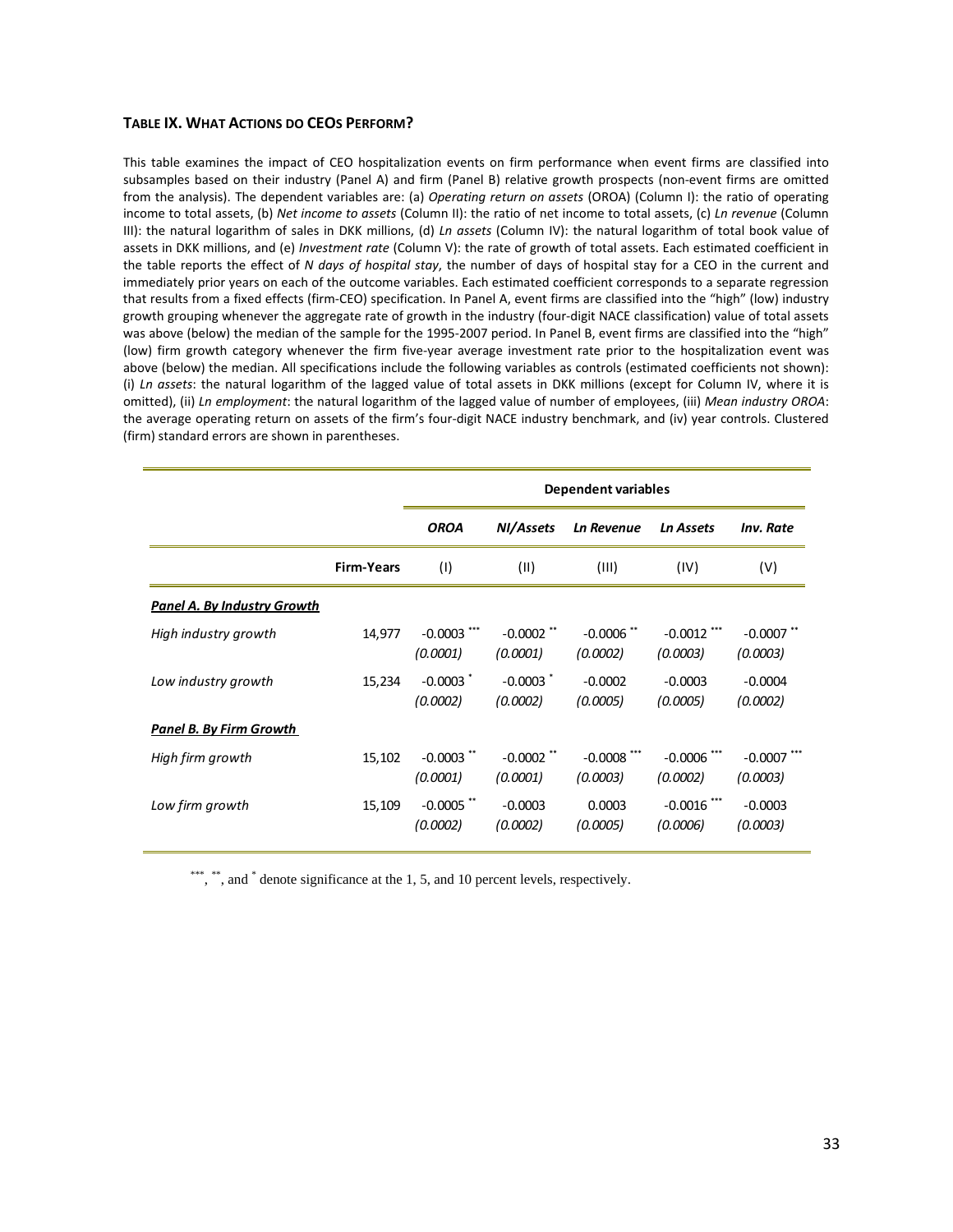### **TABLE X. CEO HOSPITALIZATION AND CEO TURNOVER DECISIONS**

This table examines the impact of CEO hospitalization events on CEO turnover. The dependent variable is *CEO Turnover*: an indicator variable equal to one whenever the CEO is replaced. *N days of hospital stay*: is the number of days of hospital stay for a CEO in a given year. *At least 10 and 30 days hospitalized*: are indicator variables equal to one if a given CEO experienced a hospital stay of 10, or 30 days, respectively, zero otherwise.  $_{t=1}$  and  $_{t=2}$  subscripts indicate hospitalization values corresponding to the year and two years prior, respectively, to the relevant firm‐year observation. Other controls include: (i) *Ln assetst=‐1*: the lagged value of the natural logarithm of total assets (in DKK millions), (ii) OROA<sub>t=1</sub> and OROA<sub>t=2</sub>, the lagged and two-year lagged values of the ratio of operating income to total assets, (iii) *Industry OROA t=‐1*: the lagged value of the average operating return on assets of the firm's four‐digit NACE industry benchmark, (iv) *CEO tenure*: the number of years since the CEO first appears as such in the sample, and (v) *CEO age*: the age of the CEO. All specifications except for Columns I and V include year controls. Columns I to IV report changes in probabilities estimated using a maximum‐likelihood probit model. Columns V to VIII report fixed effects (firm) estimates. Clustered (firm) standard errors are shown in parentheses.

|                                         | Dependent variable: CEO Turnover |                           |                           |                           |                          |                           |                           |                                   |
|-----------------------------------------|----------------------------------|---------------------------|---------------------------|---------------------------|--------------------------|---------------------------|---------------------------|-----------------------------------|
|                                         | (1)                              | (11)                      | (III)                     | (IV)                      | (V)                      | (VI)                      | (VII)                     | (VIII)                            |
| N days of hospital stay, $_{t=1}$       | $0.0011$ ***<br>(0.0003)         | $0.0006$ ***<br>(0.0002)  | $0.0006$ ***<br>(0.0002)  |                           | $0.0028$ ***<br>(0.0009) | $0.0020$ ***<br>(0.0007)  | $0.0020$ ***<br>(0.0007)  |                                   |
| N days of hospital stay, $_{t=2}$       |                                  |                           | 0.0001<br>(0.0001)        |                           |                          |                           | 0.0002<br>(0.0003)        |                                   |
| At least 10 days hospitalized, $_{t=1}$ |                                  |                           |                           | $0.0245$ ***<br>(0.0088)  |                          |                           |                           | 0.0463<br>(0.0157)                |
| At least 30 days hospitalized, $_{t=1}$ |                                  |                           |                           | 0.0195<br>(0.0125)        |                          |                           |                           | 0.0375<br>(0.0311)                |
| Ln assets, $_{t=1}$                     |                                  | $0.0042$ ***<br>(0.0005)  | $0.0042$ ***<br>(0.0005)  | $0.0042$ ***<br>(0.0005)  |                          | $-0.0091$ ***<br>(0.0030) | $-0.0091$ ***<br>(0.0030) | $-0.0092$ ***<br>(0.0030)         |
| OROA, $t=-1$                            |                                  | $-0.0283$ ***<br>(0.0058) | $-0.0283$ ***<br>(0.0058) | $-0.0280$ ***<br>(0.0058) |                          | $-0.0411$ ***<br>(0.0099) | $-0.0411$ ***<br>(0.0099) | $-0.0414$ ***<br>(0.0099)         |
| OROA, $_{t=2}$                          |                                  | 0.0016<br>(0.0060)        | 0.0016<br>(0.0060)        | 0.0015<br>(0.0059)        |                          | $-0.0021$<br>(0.0094)     | $-0.0021$<br>(0.0094)     | $-0.0024$<br>(0.0094)             |
| Industry OROA, $_{t=1}$                 |                                  | $0.0730$ ***<br>(0.0263)  | $0.0730$ ***<br>(0.0263)  | $0.0720$ ***<br>(0.0262)  |                          | 0.1261<br>(0.0661)        | 0.1258<br>(0.0661)        | $0.1260$ <sup>*</sup><br>(0.0661) |
| <b>Tenure</b>                           |                                  | $0.0011$ ***<br>(0.0002)  | $0.0011$ ***<br>(0.0002)  | $0.0011$ ***<br>(0.0002)  |                          | $0.0258$ ***<br>(0.0008)  | $0.0258$ ***<br>(0.0008)  | $0.0258$ ***<br>(0.0008)          |
| CEO age                                 |                                  | $0.0015$ ***<br>(0.0001)  | $0.0015$ ***<br>(0.0001)  | $0.0015$ ***<br>(0.0001)  |                          | $0.0032$ ***<br>(0.0003)  | $0.0032$ ***<br>(0.0003)  | $0.0032$ ***<br>(0.0003)          |
| Year controls<br>Specification          | No<br>Probit                     | Yes<br>Probit             | Yes<br>Probit             | Yes<br>Probit             | <b>No</b><br><b>FE</b>   | Yes<br><b>FE</b>          | Yes<br><b>FE</b>          | Yes<br><b>FE</b>                  |
| Number of firm-years                    | 67,556                           | 67,556                    | 67,556                    | 67,556                    | 67,556                   | 67,556                    | 67,556                    | 67,556                            |